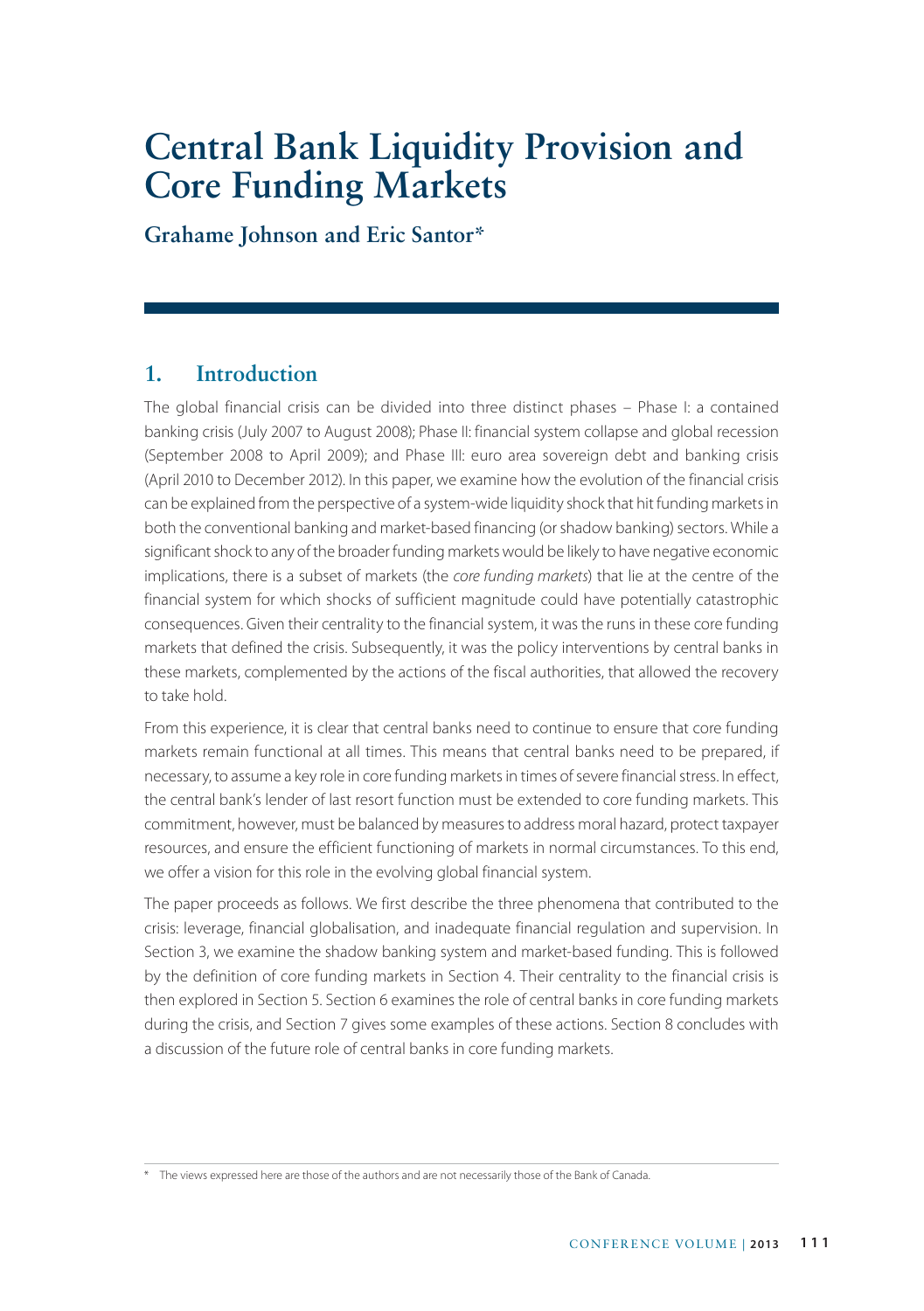# **2. The Global Financial Crisis: Preconditions for a Run on Financial Markets**

An extensive literature has examined the underlying causes of the global financial crisis, with respective studies identifying a range of potential factors (Obstfeld and Rogoff 2010). Broadly speaking, in our view, the global financial crisis was fed by three self-reinforcing phenomena: a 30-year secular increase in leverage, financial globalisation, and, driven by a search for yield, excessive risk-taking in a context of inadequate regulation and supervision (Carney 2011).

# **2.1 Leverage**

The first phenomenon was the seemingly unprecedented accumulation of debt over the past 30 years in the advanced economies (Figure 1).<sup>1</sup> Household debt rose dramatically, doubling over the period and surpassing 100 per cent of GDP in some cases, while corporate debt rose by close to 50 per cent. Likewise, government debt more than doubled as a share of GDP over the period (Cecchetti, Mohanty and Zampolli 2011). While government leverage was in some cases falling in the run-up to the crisis, this improvement in public finances was misleading – in fact, many countries were building significant structural deficits that were obscured by artificially strong pre-crisis growth.



**Figure 1: Household, Non-financial Corporate and Government Debt** Per cent of GDP

1 There are many reasons why debt has increased relative to incomes over the past three decades, including financial development (deepening and broadening), and lower economic volatility and interest rates due to the Great Moderation.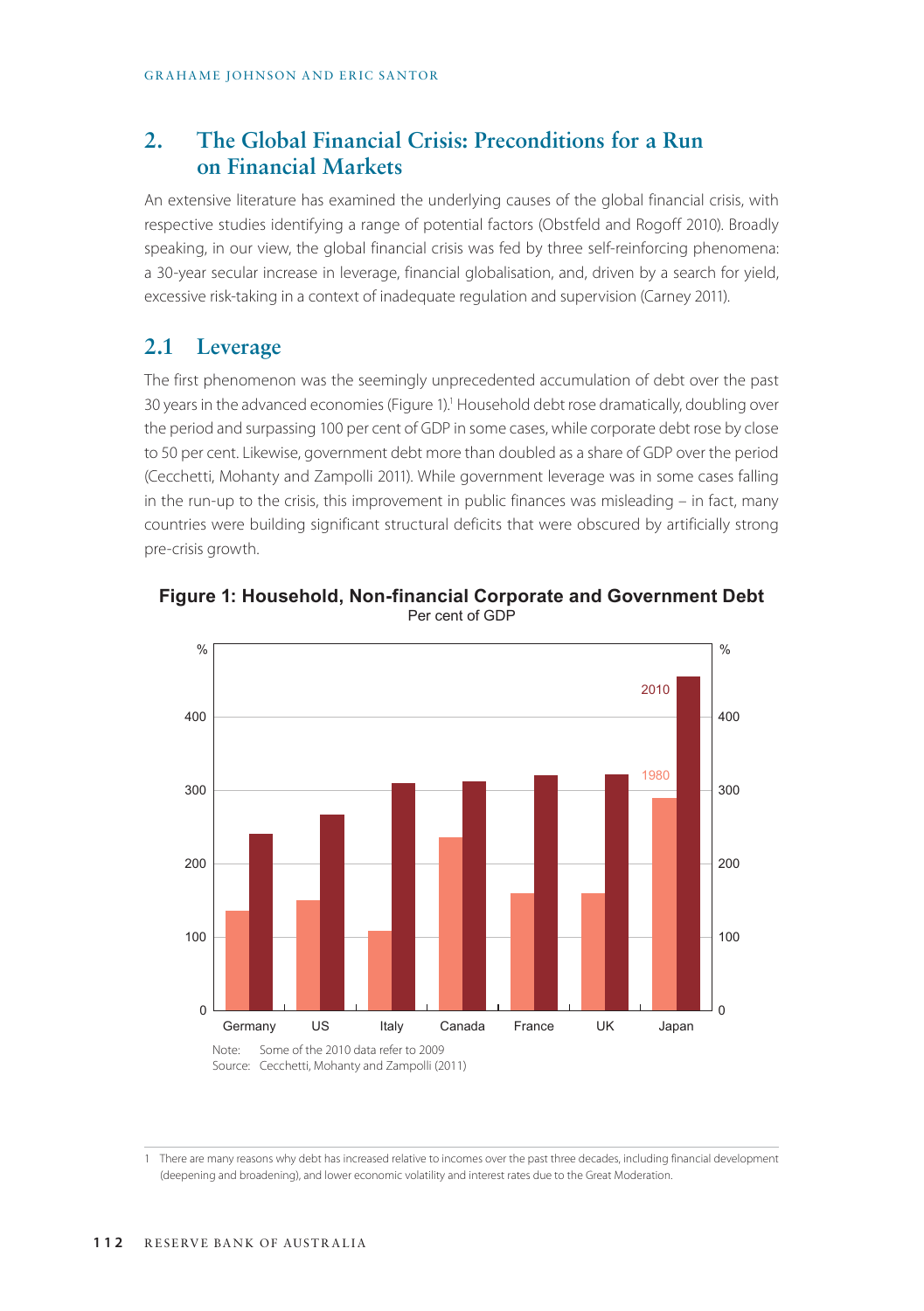# **2.2 Cross-border lending**

The second phenomenon was the ongoing globalisation of finance. Since the 1970s, capital flows have increased at roughly twice the rate of growth of trade (which has typically increased at twice the rate of growth of GDP), with a particular acceleration in the lead up to the crisis. Importantly, this increase in capital flows often took the form of cross-border lending by banks, much of it in foreign currency (McGuire and von Peter 2009). Between 2000 and 2007, claims on non-residents rose from roughly US\$6.5 trillion to more than US\$19 trillion (Figure 2).



**Figure 2: World Banking Claims on Non-residents in Foreign Currency**

In particular, cross-border lending expanded rapidly in the euro area, as the apparent end to exchange rate risk led to substantial capital flows and a compression of spreads. This led to large imbalances, and some peripheral countries accumulated deficits in their net international investment positions of close to 100 per cent of GDP.

This increase in private capital flows was matched by a complementary increase in 'public capital flows' in the form of reserve accumulation, as many emerging market economies (EMEs) pursued export-led growth strategies (Figure 3). This uphill flow of capital from EMEs to the advanced economies helped to suppress long-term interest rates in the United States (and perhaps elsewhere), resulting in a subsequent search for yield by investors in the advanced economies (Bernanke 2005).

Note: Individual foreign currencies are converted to US dollars using average exchange rates for the quarter Source: Bank for International Settlements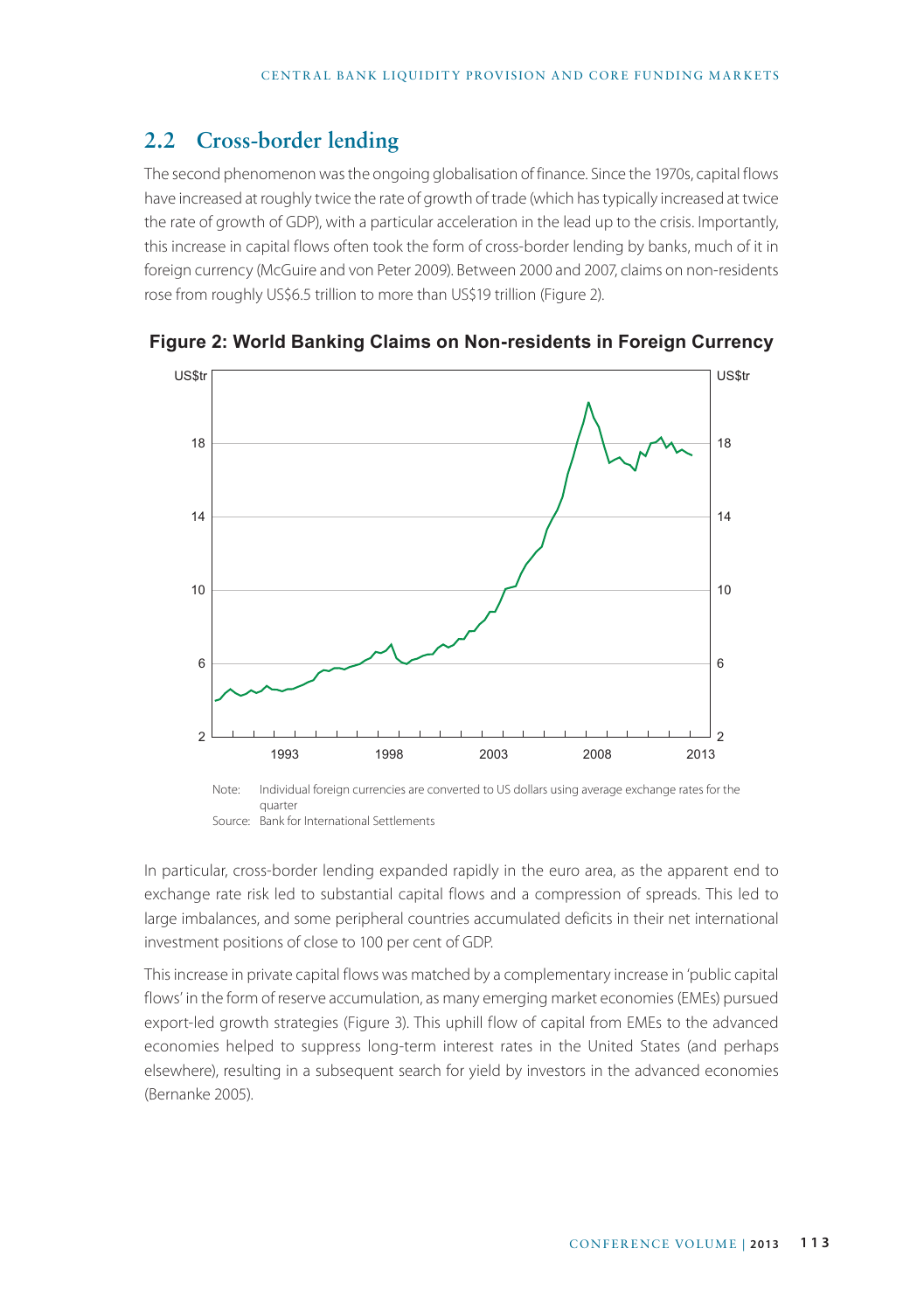

**Figure 3: Growing Levels of Emerging Market Reserves**

Note: Data are the sum of foreign exchange reserves from the following countries: Argentina, Brazil, Bulgaria, Chile, China, Columbia, the Czech Republic, Ecuador, Egypt, Hungary, India, Indonesia, Lebanon, Malaysia, Mexico, Morocco, Nigeria, Peru, Philippines, Poland, Romania, Russia, Saudi Arabia, South Africa, South Korea, Thailand, Turkey, Ukraine, United Arab Emirates and Venezuela Source: IMF, International Financial Statistics

# **2.3 Financial regulation and supervision**

The increase in leverage and cross-border exposures was made possible by a third phenomenon – rapid financial innovation and risk-taking in an environment of inadequate regulation and lax supervision. The search for yield in an environment of 'low for long' interest rates contributed to the demand for, and creation of, a range of complex structured products. These products included a set of 'AAA-rated' financial instruments based on pools of subprime mortgages, called collateralised debt obligations (CDOs). These CDOs typically contained different 'tranches', which reflected the underlying credit risk contained in the pool of assets. CDOs had three main features that would contribute to the severity of the crisis (Brunnermeier 2009).<sup>2</sup>

**1. Originate to distribute.** Historically, banks offering loans would typically hold these assets on their balance sheet. However, by securitising a pool of loans and selling it as a CDO, a bank could off-load the risk onto other investors (this would also reduce the need to hold capital against these assets). These investors were, in principle, better placed to handle this risk. The main problem with this model is that it lowered the incentives for the bank to screen the quality of the borrowers, as it would not bear the risk. This behaviour contributed to a dramatic decline in lending standards. At the same time, the complexity and opacity of CDO

<sup>2</sup> Another contributing factor was that prior to the crisis, housing prices had not fallen on a national basis in the United States since data had been collected. Consequently, earlier vintages of subprime loans, when defaults did occur, did not result in losses for banks, as rising house prices meant that the collateral value of the house would offset any potential losses. Markets failed to account for this effect when assessing the losses given default on subprime mortgages.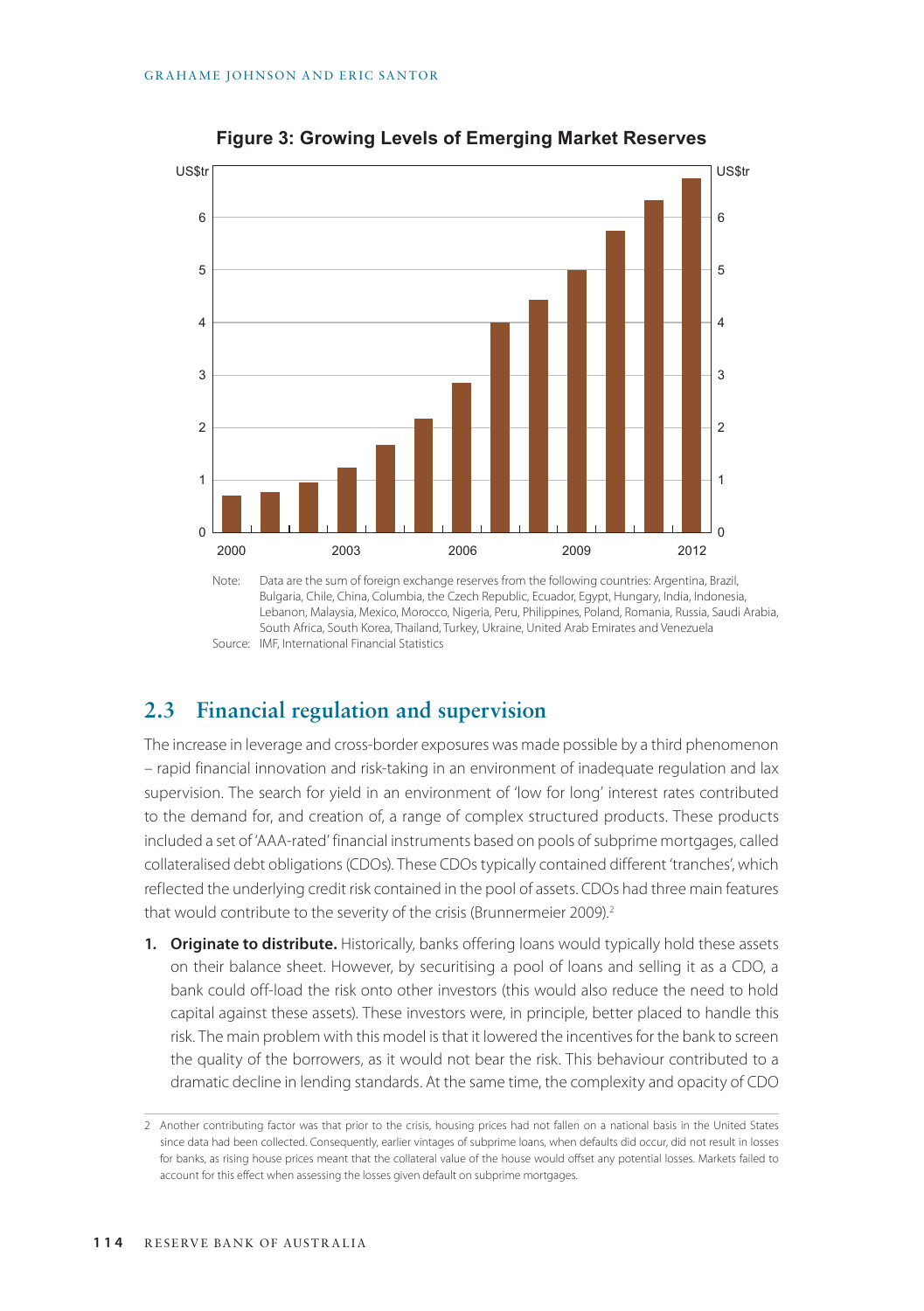structures meant that investors were often purchasing assets about which they understood very little. Driven by a search for yield, investors were assuming higher risk (even if this was not entirely clear at the time). In many cases, demand for these assets came from foreign investors, who in fact had the perception that these assets were 'safe' (Bernanke 2011).

- **2. Maturity transformation.** CDOs and other types of securitisation often utilised a funding model that relied on maturity transformation. In this case, special purpose vehicles were set up such that longer-term assets (such as a pool of subprime mortgages in the form of a CDO) were funded by shorter-term paper. Credit lines were established by the sponsoring bank as 'liquidity backstops' in case there were difficulties in rolling over the short-term paper (Brunnermeier 2009). The result was a funding model that relied excessively on short-term funding.
- **3. Capital and the repo market.** Since many CDOs were held 'off-balance' sheet, they required little or no capital. Those CDOs that were in the pipeline to be sold were also, often inappropriately, generally given very high credit ratings (Jaffee *et al* 2009). These high credit ratings allowed the underlying assets to be used in the repo market as a source of funding. The net effect was that banks were able to increase their leverage, and held far too little capital given the underlying risks to the balance sheet. These three features of CDOs were a key factor behind their rapid expansion – between 2000 and 2007, CDO issuance in the United States rose rapidly (Figure 4), constituting a growing part of the overall market for asset-backed securities (ABS).



**Figure 4: United States – Non-agency Securitisation Issuance**

Notes: Year to July 2013; CMBS denotes commercial mortgage-backed securities, RMBS denotes residential mortgage-backed securities, ABS denotes asset-backed securities (a) Collateralised debt obligations (CDO) issued in US dollars

Source: Securities Industry and Financial Markets Association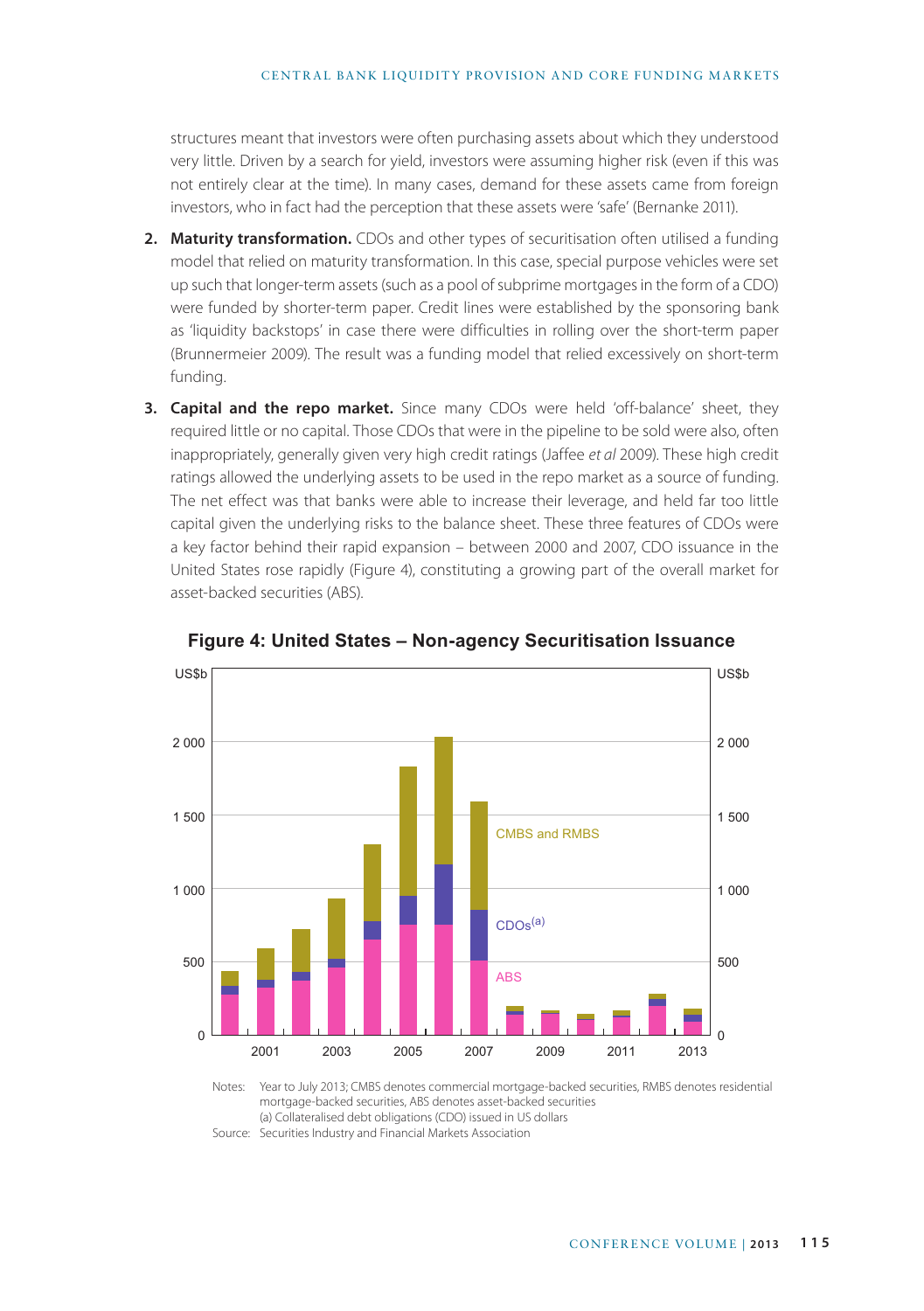#### GRAHAME JOHNSON AND ERIC SANTOR

When combined with the larger trends of leveraging, globalisation and lax supervision and regulation, the issuance of CDOs contributed to both the severity and persistence of the crisis. When the first indications that subprime mortgage-backed securities were going to incur losses, the impact was amplified considerably for several reasons:

- **•** The opacity of the CDO structure meant that it was effectively impossible for investors to determine which CDOs held 'bad' assets and which were generally sound. This information asymmetry problem contributed to the collapse of the entire CDO market.
- **•** Ongoing integration of global financial markets meant it was particularly unclear which financial institutions held similar types of debt – and thus fears about counterparty risk were global, not just domestic.
- **•** Counterparty risk was compounded by inadequate regulation and supervision bank leverage was extremely high and capital buffers were insufficient given the scale of losses.
- **•** As doubt was cast on the value of subprime-related assets, the problem was quickly amplified and cascaded. Falling collateral values led to the impairment of the repo market.
- **•** As the repo market became impaired, collateralised funding for a range of markets dried up forcing fire sales, further depressing asset prices.
- **•** In many cases, funding was in foreign currency (European banks funding CDOs with short-term US dollar paper) which compounded the impairment in funding markets.

As risk was rapidly and brutally repriced through the global financial system, financial markets faced 'runs' of an unprecedented nature, spanning both the conventional banking sector and the shadow banking sector. In particular, it was the runs in the core funding markets that led to the failure of many financial institutions in the second half of 2008. Likewise, it was the subsequent intervention by central banks and fiscal authorities in these markets that forestalled a complete collapse of the financial system. The crisis did not end in 2009, however, as the imbalances that had built up in the euro area still needed to be unwound. Again, the stresses caused by the resolution of these imbalances would emerge in core funding markets. In what follows, we examine more closely the shadow banking sector and its relationship to core funding markets.

# **3. Shadow Banking and the Role of Market-based Funding**

The shadow banking sector facilitated many of the developments highlighted above that led to the financial crisis, especially the increase in system-wide leverage and the prevalence of subprime-related CDOs. The Financial Stability Board (FSB) describes shadow banking as 'credit intermediation involving entities and activities outside the regular banking system' (FSB 2012). In defining the shadow banking system, the FSB follows a two-step approach:

- **•** look at all non-bank credit intermediation
- **•** focus on the subset of non-bank credit intermediation where there are: (i) developments that increase systematic risk (maturity/liquidity transformation, imperfect credit risk transfer, and/or leverage); and/or (ii) indications of regulatory arbitrage.

In following this approach, the FSB uses an entity-based definition for its monitoring exercises. Specifically, the size of the shadow banking sector is based on assets held by 'other financial institutions' (OFIs), which are entities that lie outside of the traditional banking sector. This includes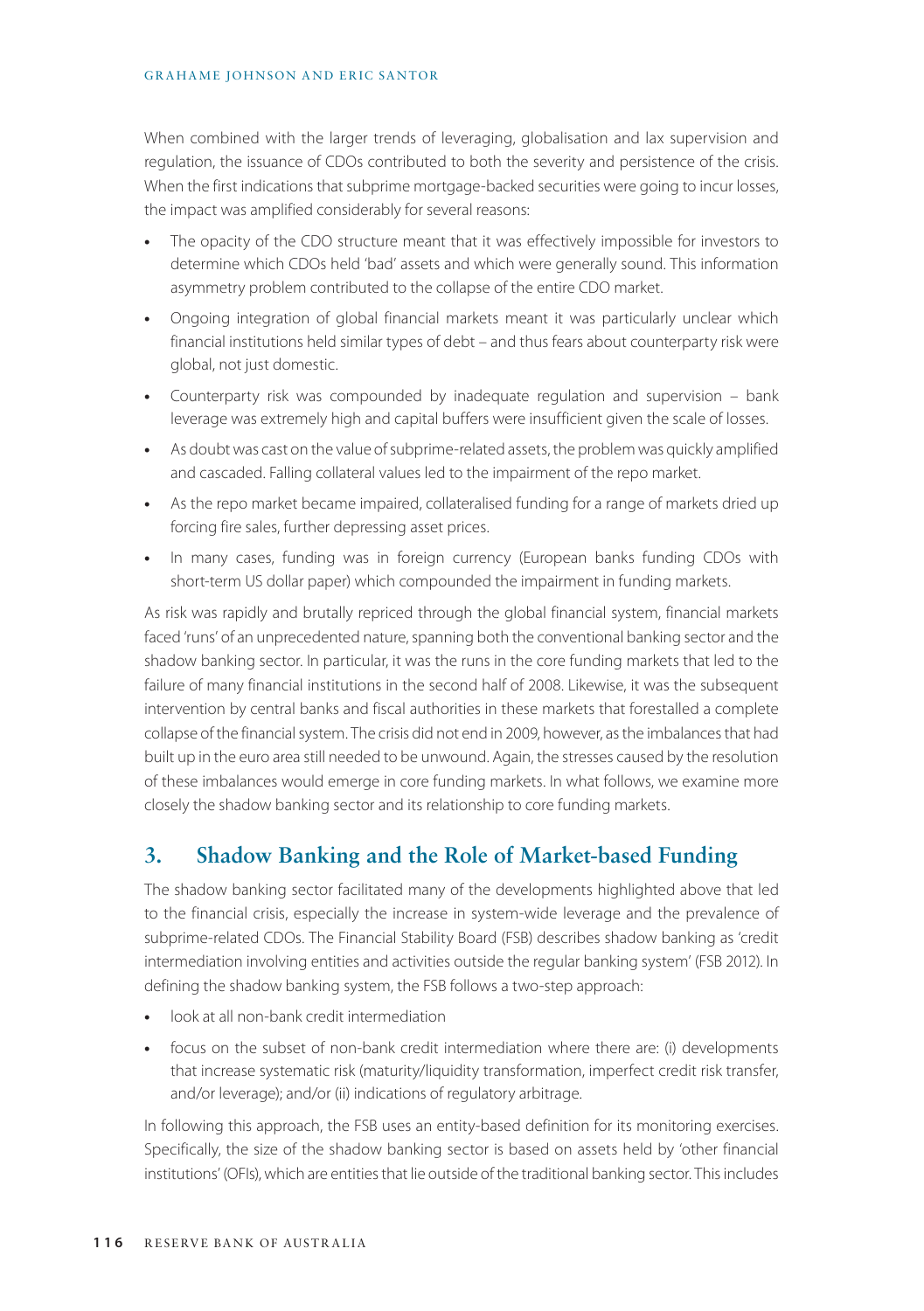#### CENTRAL BANK LIQUIDITY PROVISION AND CORE FUNDING MARKETS

hedge funds, money market mutual funds, finance companies and structured investment vehicles. The key findings of the 2012 monitoring report are as follows:

- **•** Globally, the shadow banking sector rose rapidly from US\$26 trillion in 2002 to US\$62 trillion in 2007. As the crisis hit, the size of the total market declined slightly in 2008 – however, it would soon expand again, and increased to US\$67 trillion by 2011. The shadow banking system's share of total financial intermediation has decreased since the crisis, although it remains at around 25 per cent (after having peaked at 27 per cent in 2007).
- **•** There is considerable divergence across jurisdictions in terms of the relative size of the shadow banking system, the range of activities undertaken and the growth trends. The shadow banking sector in the United States has one of the larger shares (35 per cent of total financial assets are held by OFIs), while the euro area (30 per cent) and the United Kingdom (25 per cent) are also relatively large. Germany's shadow banking sector is relatively small (15 per cent).

Under the entity-based definition, Canada's shadow banking system is relatively small (under 10 per cent of total financial assets). The entity-based measure, however, excludes shadow banking activities undertaken by banks that may, nonetheless, contribute to systemic risk. This is particularly relevant for a country like Canada, in which the large banks are the most significant participants in domestic capital markets.

An alternative is to use an activity-based approach, focusing on bank-like intermediation activities that are conducted primarily through financial markets. This approach captures such activities as repos and securitisations and thus provides a more accurate description of the relative importance of market-based funding activities for a given jurisdiction, particularly given the predominance of the banks in a number of these markets in Canada (Figure 5; Gravelle, Grieder and Lavoie 2013).

Under this definition, the size of shadow banking activity in Canada grew significantly in the period leading up to the financial crisis, reaching a level close to 60 per cent of the traditional banking sector (Figure 6). It has, however, subsequently declined and currently stands at roughly 40 per cent of the traditional banking sector's size. The size of the Canadian shadow banking sector is estimated to be roughly 40 per cent of GDP (compared with approximately 95 per cent for the United States).

While this approach focuses on activities rather than entities, it is consistent with the FSB approach in that it focuses on the extent to which shadow banking activities exhibit any or all of the following four risk factors:

- **•** maturity transformation long-term assets financed with short-term liabilities
- **•** liquidity transformation the underlying assets being financed are relatively illiquid
- **•** leverage
- **•** imperfect credit risk transfer some credit exposure is held off-balance sheet or implicit support is provided by an entity.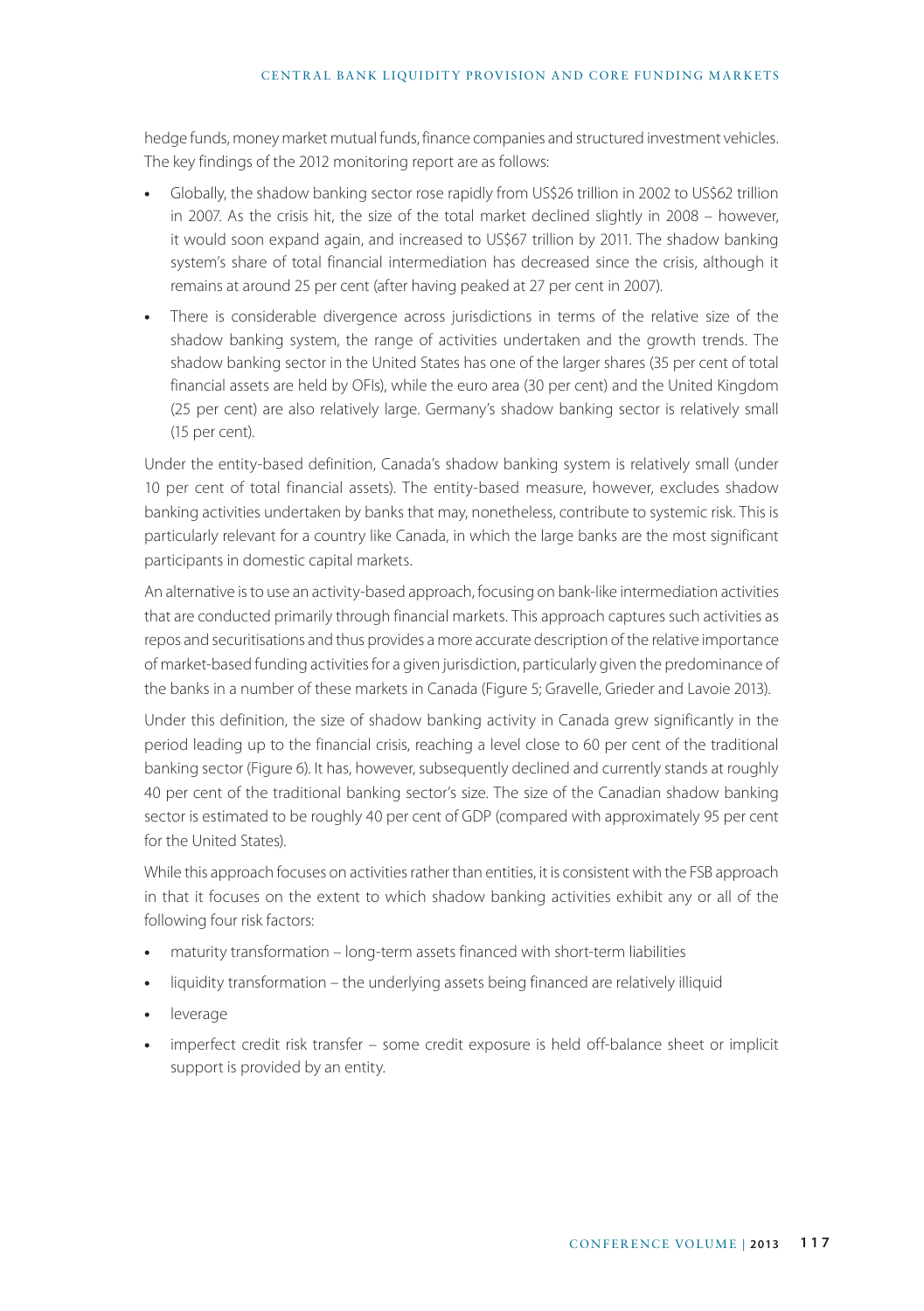

**Figure 5: Canada – Components of the Shadow Banking Sector**

Sources: Bank of Canada; Canada Housing and Mortgage Corporation; DBRS; The Investment Funds Institute of Canada

**Figure 6: Canada – Estimated Size of the Shadow Banking Sector** Per cent of traditional bank liabilities



Sources: Bank of Canada; Canada Housing and Mortgage Corporation; DBRS; The Investment Funds Institute of Canada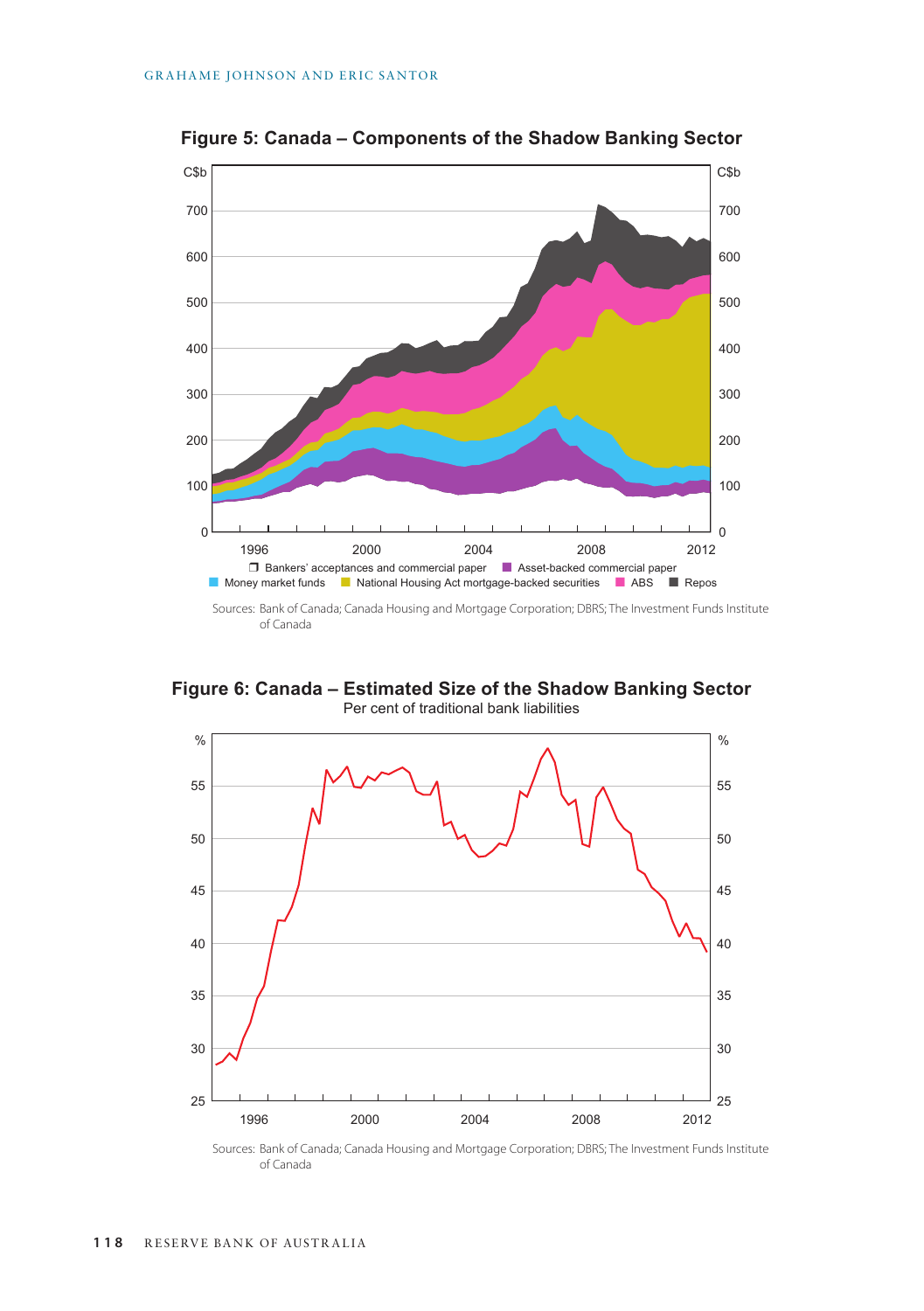The Canadian shadow banking sector is made up of five main subsectors:

- 1. Government-backed mortgage securitisations (60 per cent).
- 2. Private-label securitisations (10 per cent).
- 3. Repurchase agreements (repos) (10 per cent).
- 4. Money market mutual funds (5 per cent).
- 5. Short-term unsecured debt (bankers' acceptances (BAs) and commercial paper (CP)) (15 per cent).

Each of these markets contains at least one of the four risk factors cited above, and could therefore be vulnerable to runs. In such markets, runs are generally triggered by information asymmetry. Specifically, a number of the underlying (securitised) products that support the shadow banking system lack full transparency. Opacity around the underlying assets that support securitisations can lead to valuation uncertainty. This greatly reduces the liquidity of the products, often making it impossible to roll over short-term financing for longer-term assets (impairing both the maturity and liquidity transformation functions). Furthermore, uncertainty about the distribution of underlying losses raises concerns about counterparty risks, which can lead to disruption in other shadow banking markets (such as repos and short-term unsecured debts). Under these circumstances, the shadow banking funding markets can freeze up and participants can become increasingly unwilling to deal with each other. Given the importance of these markets, such disruptions can lead to systemically important shocks, spreading to a range of other markets and institutions, ultimately affecting a far wider range of financial activities than the five sectors outlined above. This suggests a role for central banks in ensuring that the critical (that is, core) funding markets can operate continuously, even in times of extreme stress.

# **4. Identifying Core Funding Markets**

There is a high level of interconnectedness between the shadow banking sector and the broader set of traditional financial markets and institutions (FSB 2012). In particular, the shadow banking system plays a large role in providing funding liquidity to both financial institutions and market makers. As such, a number of shadow banking activities could be considered systemically important in that shocks to these markets can spread to other financial markets and institutions. Moreover, there is a subset of markets that lies at the centre of the financial system for which such a shock would have catastrophic consequences. These *core funding markets* are necessary to the process of generating liquidity within the financial system itself. If one of them disappeared, there would be no substitute for its function. They therefore need to function continuously (Carney 2008a; Fontaine, Selody and Wilkins 2009).

Financial institutions and other market participants use core funding markets for two main purposes. First, these markets allow the funding of temporary mismatches between financial inflows and outflows, providing necessary operating liquidity for financial institutions to function. Second, core funding markets allow market makers to finance long positions and cover short positions. This supports transactions across the full range of financial markets and supports broad market liquidity. A failure of core funding markets, generated either through liquidity hoarding by counterparties or a reduction in market-making activity, could result in a 'liquidity spiral' (Brunnermeier and Pedersen 2009), creating a generalised liquidity crisis.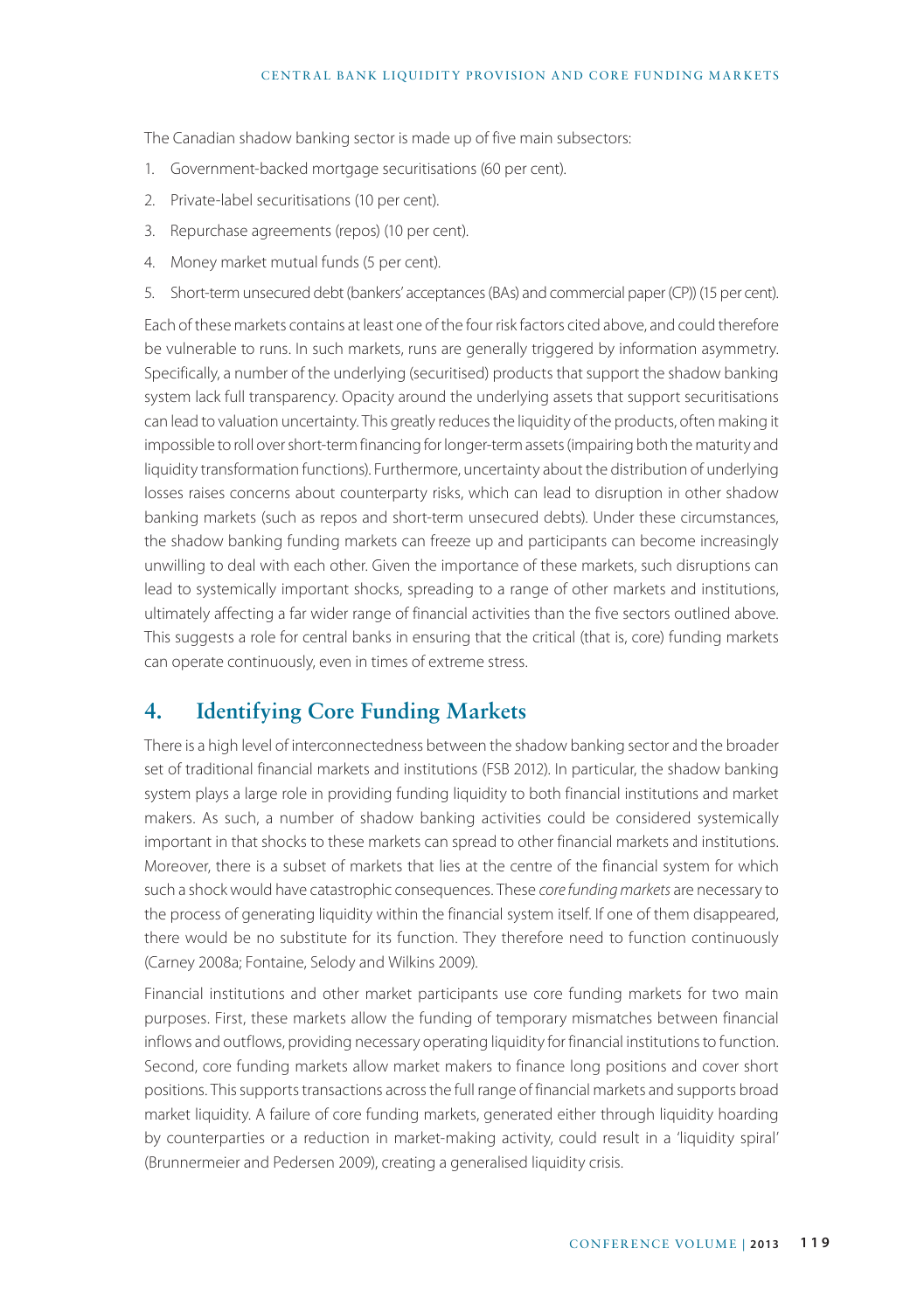#### GRAHAME JOHNSON AND ERIC SANTOR

More formally, the Bank of Canada has defined a core funding market as having the following three characteristics (Fontaine *et al* 2009):

- 1. It is an important source of funding for the institutions, market makers and governments at the centre of the financial system.
- 2. There is no immediate substitute for this funding source.
- 3. If the market ceases to function, there is likely to be important contagion between major institutions and markets.

Given that the specific structure of financial systems varies across time and jurisdictions, the specific core funding markets will vary accordingly. Nonetheless, it is unlikely that there would be much variation in core funding markets across the major advanced economies.

Given this definition, the Bank of Canada has identified the following five markets as core.

- **1. Sovereign debt (Government of Canada bonds and treasury bills).** The sovereign debt market is at the core of the financial system in most countries. This market provides the necessary funds that the federal/central government, which is the ultimate guarantor of the stability of the financial system, needs to operate. As well, in most jurisdictions, sovereign debt plays a critical role in financial markets, being used as a pricing reference, a hedging vehicle, a liquidity management tool in the banking system and a risk-free asset. There is no substitute for this market, and any material disruption would have severe consequences for the financial system.
- **2. Repo markets.** These markets provide collateralised funding and are used extensively by market participants (both banks and shadow banking entities) to finance their inventories of securities. Repo markets are central to the 'securitised banking' system (Gorton and Metrick 2009), and dislocations (or runs) in this market result in a massive withdrawal of liquidity from the financial system.3
- **3. Securities lending.** While relatively small in size, securities lending markets facilitate a range of financing activities for both the cash and repo markets. As well, securities lending facilitates the efficient use of collateral within the financial system.
- **4. Unsecured private money markets.** Not all private sector unsecured markets are (or should be) core and, in Canada, this designation would only apply to the market for BAs. BAs are used by both banks and their clients for short-term liquidity management. Importantly, BAs can also substitute for both CP and asset-backed commercial paper (ABCP).
- **5. Foreign exchange.** Both spot and foreign exchange swap markets are core markets, as without them neither domestic financial institutions with foreign liabilities nor international institutions with Canadian dollar liabilities would be able to manage their funding activities. This would force these institutions into their domestic markets, potentially forcing them to fund foreign assets with domestic borrowings. There is no substitute for the ability to transact in foreign exchange (FX) markets. The FX market does represent a particular challenge, however, as domestic authorities are constrained in the amount of FX liquidity they can provide to their financial system.

<sup>3</sup> There is a significant amount of literature (e.g. Gorton 2009) that cites a run on certain parts of the repo market in the United States as the link that led from losses in the market for US subprime mortgages to a global financial and economic crisis.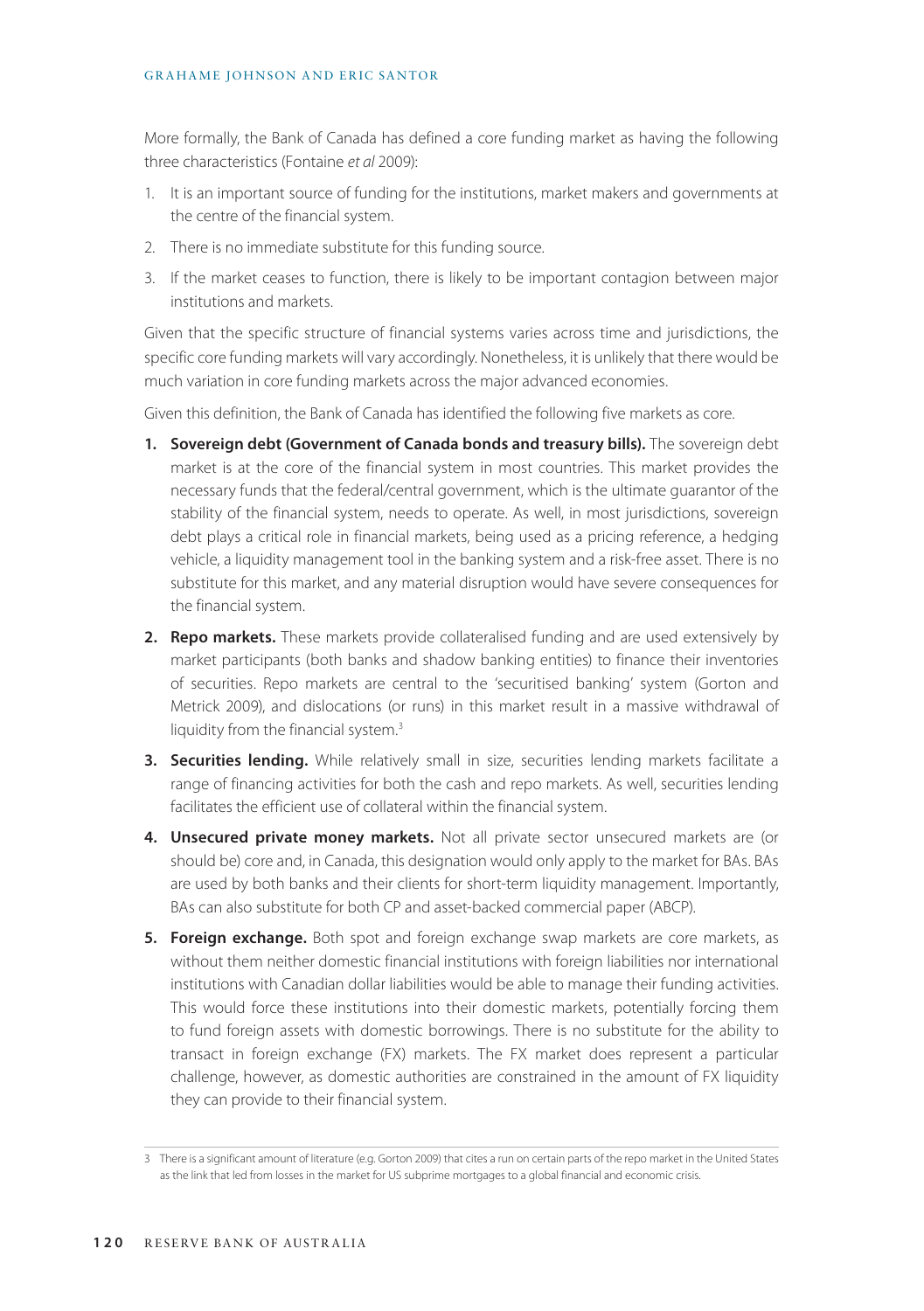For these core markets to function properly, they need adequate liquidity. Under normal circumstances, these markets endogenously generate sufficient liquidity such that they can operate efficiently and effectively with no external support. These markets are, however, vulnerable to shocks. Large shocks, either endogenous or exogenous, can lead to 'runs' in these core markets. Under these circumstances, keeping core funding markets continuously open requires appropriate policies and interventions, including central bank support.

### **5. Runs in Core Funding Markets**

The increases in leverage, cross-border lending and rapid financial sector innovation were intimately tied to developments in the provision of market-based funding. The vulnerabilities arose not only from the size and scope of the shadow banking activities themselves, but also from the high degree of interconnectedness between the shadow banking system and both the broader financial markets and the traditional banking system. Banks and shadow banking (both entities and activities) are highly interconnected, with banks often playing a large role (either directly or indirectly) in the shadow banking credit intermediation chain. One of the key lessons emerging from the crisis is that shocks originating in the shadow banking sector can quickly propagate to core funding markets and institutions.

Due to this degree of interconnectedness, the sharp declines in the value of US subprime mortgages and the associated securitisations were quickly transformed into a system-wide shock, spreading to a broad range of market-based funding markets, both structured and traditional. Ultimately, the crisis led to the loss of market access for a number of European sovereigns. Indeed, the financial crisis has been referred to as a 'system-wide bank run', with the only difference between this event and prior bank runs being that it largely took place outside of the traditional banking sector (Gorton and Metrick 2009). The results were, however, very similar. Funding liquidity vanished as markets froze and counterparties became increasingly reluctant to transact with each other, almost irrespective of the quality of collateral being used to support the activities. This was equivalent to a massive withdrawal of liquidity from the financial system due to the impairment of core funding markets. In what follows, we highlight how core funding markets behaved during the respective phases of the crisis.

# **5.1 Phase I: July 2007 to August 2008**

The first signs of the coming crisis emerged in mid 2007, as several funds exposed to subprime mortgage-based CDOs were suspended or frozen (Brunnermeier 2009), leading to losses at several banks. As these losses were reported, concerns about counterparty risk emerged, leading to a direct impact on prices in core funding markets. LIBOR-OIS spreads in a number of jurisdictions rose to roughly 100 basis points (Figure 7) from the previously suppressed levels of less than 10 basis points. Since many of the affected banks were based in Europe, tensions began to appear in the foreign exchange market as seen in the TED spread (Figure 8) and FX swap rates (Figure 9). Concerns about counterparty risks also appeared in other funding markets. For example, CP rates increased (Figure 10) and, as tension in the repo market affected the ability to fund other forms of ABS, auto and consumer debt ABS prices fell (Figure 11).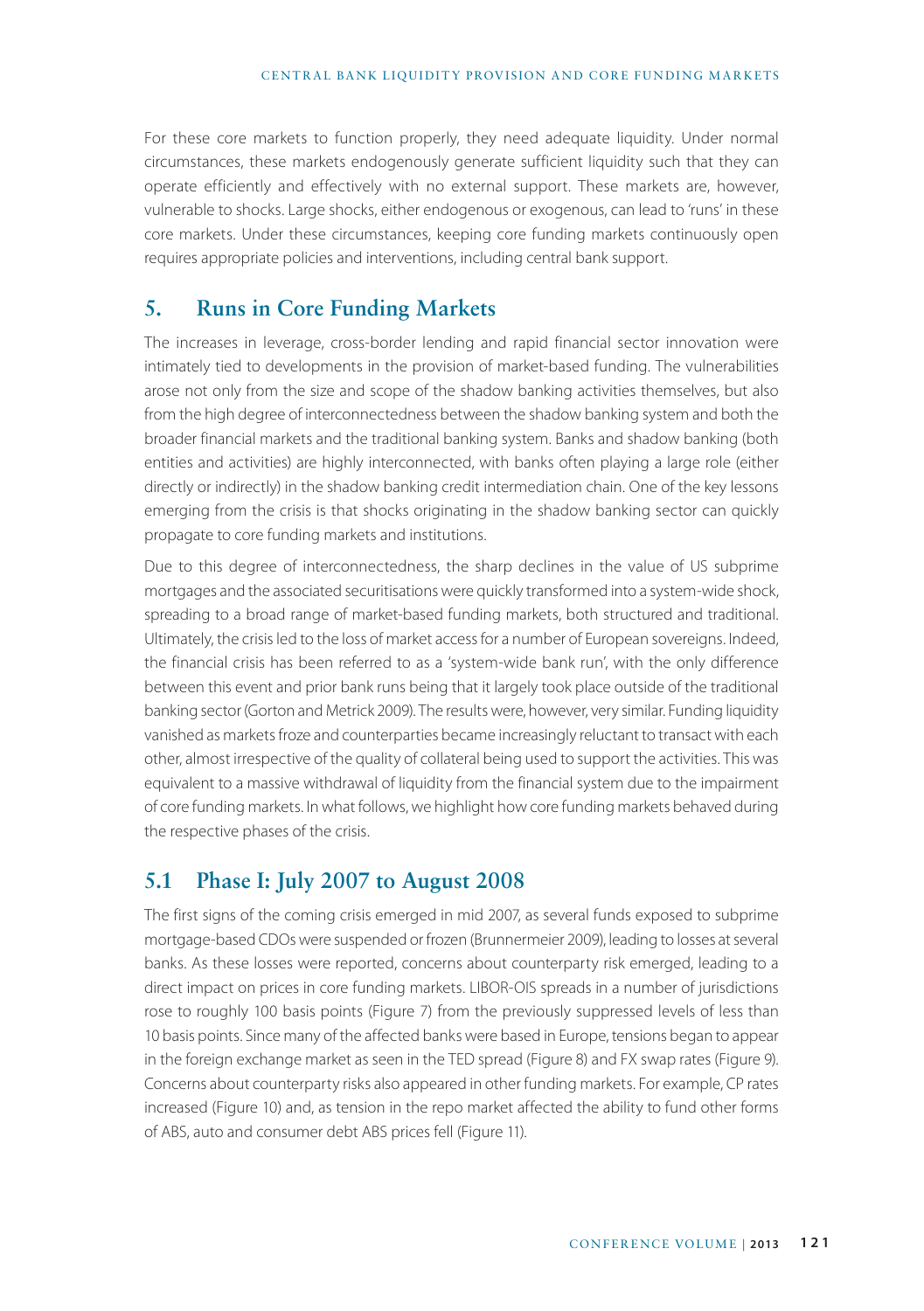

**Figure 7: 3-month LIBOR-OIS Spread** Daily

Notes: The LIBOR-OIS spread is the difference between the London Interbank Offered Rate (or equivalent) and the Overnight Index Swap; it is a measure of stress in the money markets Sources: Bank of Canada; Bloomberg





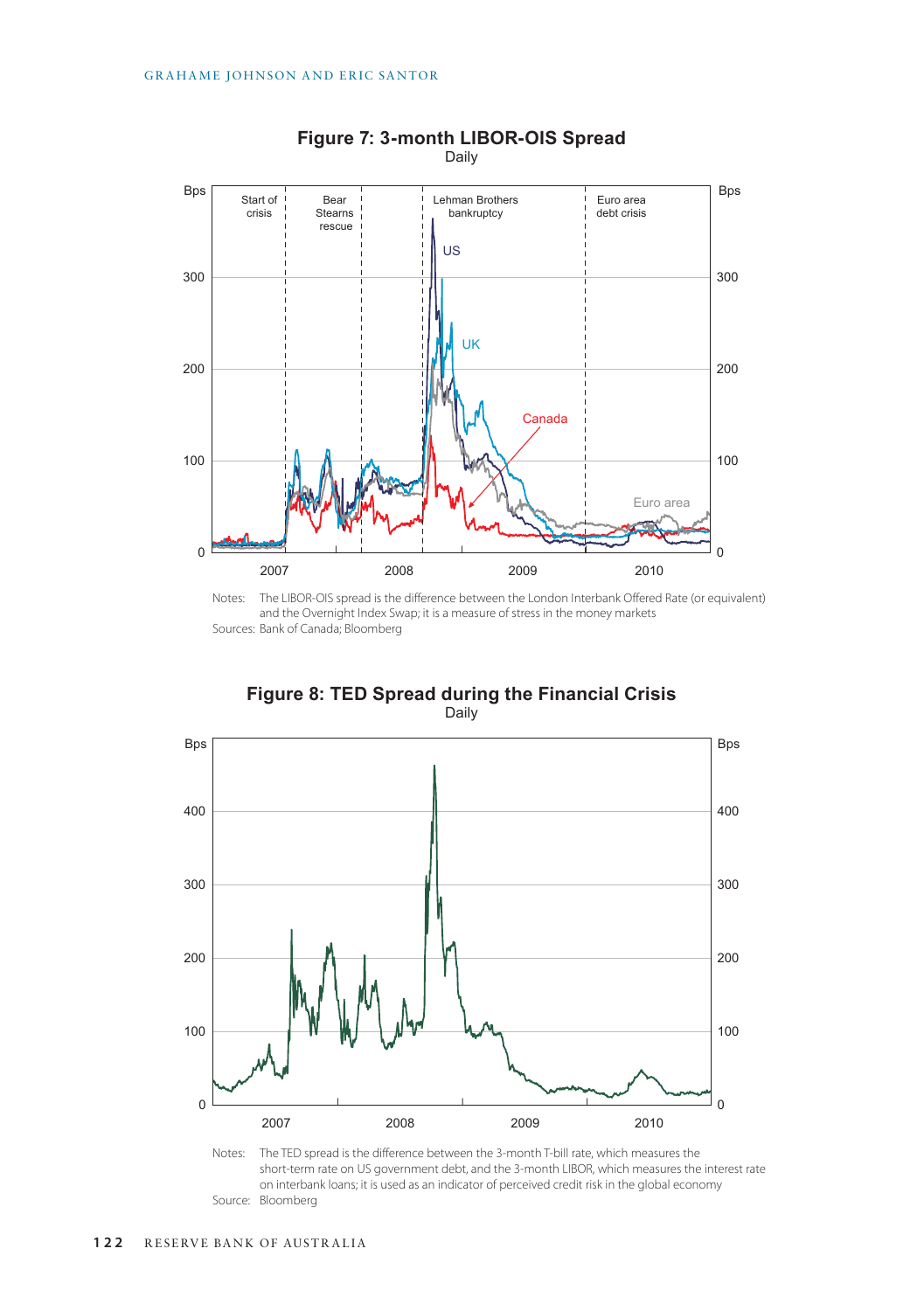

**Figure 10: Spreads in the US Commercial Paper Market** Weekly



Source: Board of Governors of the Federal Reserve System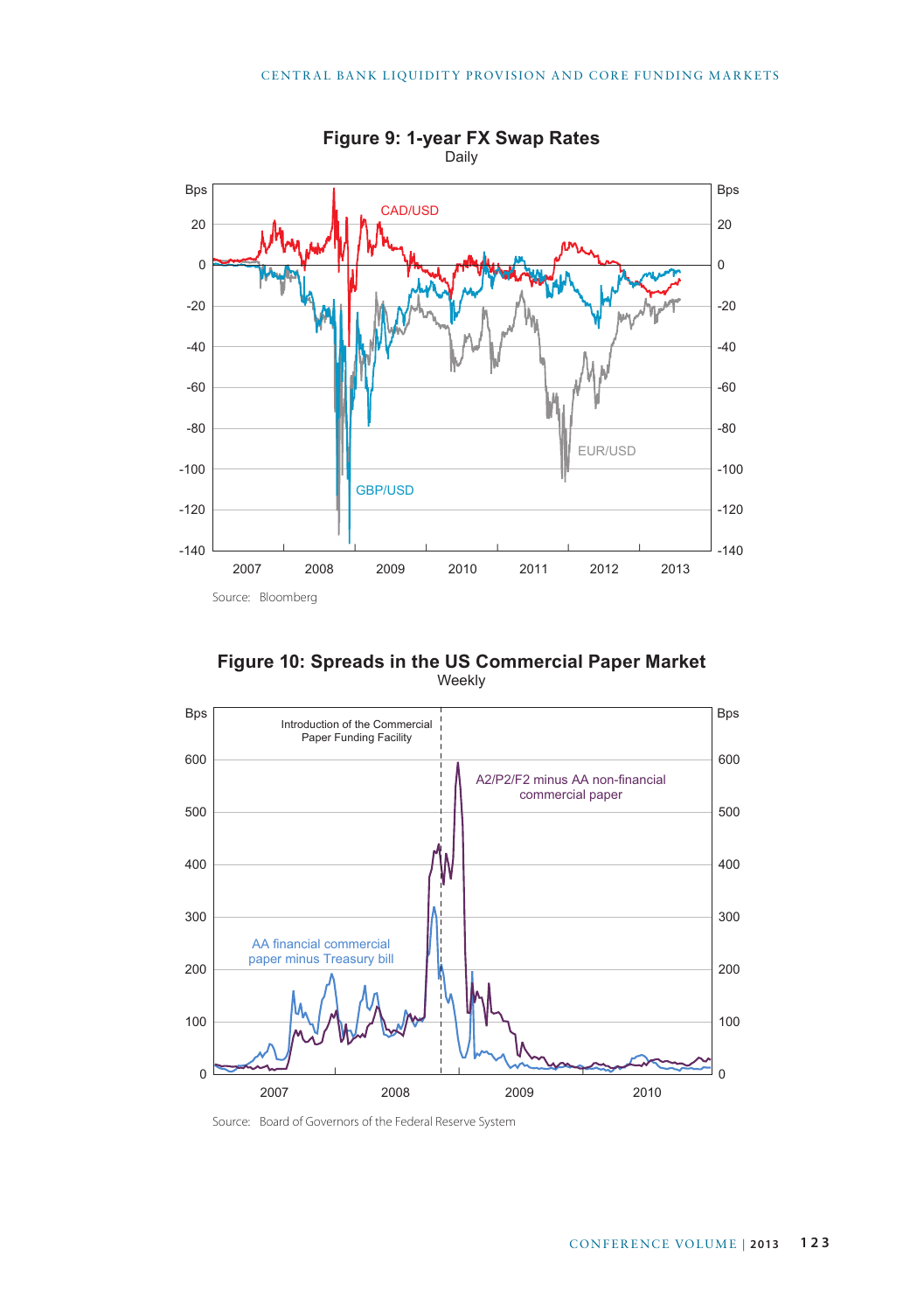

# **Figure 11: Spread of AAA 3-year Asset-backed Securities against 1-month LIBOR**

While the respective core funding markets suffered shocks, the run remained relatively contained through the first half of 2008. Although markets were stressed and banks were reporting large subprime-related losses, funding markets remained sufficiently liquid due to two main factors. First, the major central banks introduced measures to ease tensions in the key interbank markets (e.g. the Federal Reserve's Term Auction Facility (TAF) program; and the European Central Bank's (ECB's) open market operations (OMOs)). Second, the Fed supported the purchase of Bear Stearns by JPMorgan, which seemingly reassured markets that no large systemically important bank would be allowed to fail.

While the crisis appeared to remain contained through the first half of 2008, this state of affairs did not last for long. Despite ongoing growth in the global economy, the United States entered a recession and housing market activity and prices continued to decline. The underlying imbalances in the financial system had not been rectified, and further losses could be expected. These tensions came again in full force as Lehman Brothers lurched towards insolvency in early September 2008. However, it would not be bailed out.

# **5.2 Phase II: September 2008 to April 2009**

The subsequent failure of Lehman Brothers in mid September 2008 led to a massive run in most core funding markets, but on a scale far beyond that experienced earlier in the year. Interest rates in a number of funding markets, both core and ancillary, rose sharply, as seen in LIBOR-OIS spreads, CP interest and FX swap rates, and rates on other forms of ABS (Figures 7 to 11). Likewise, quantities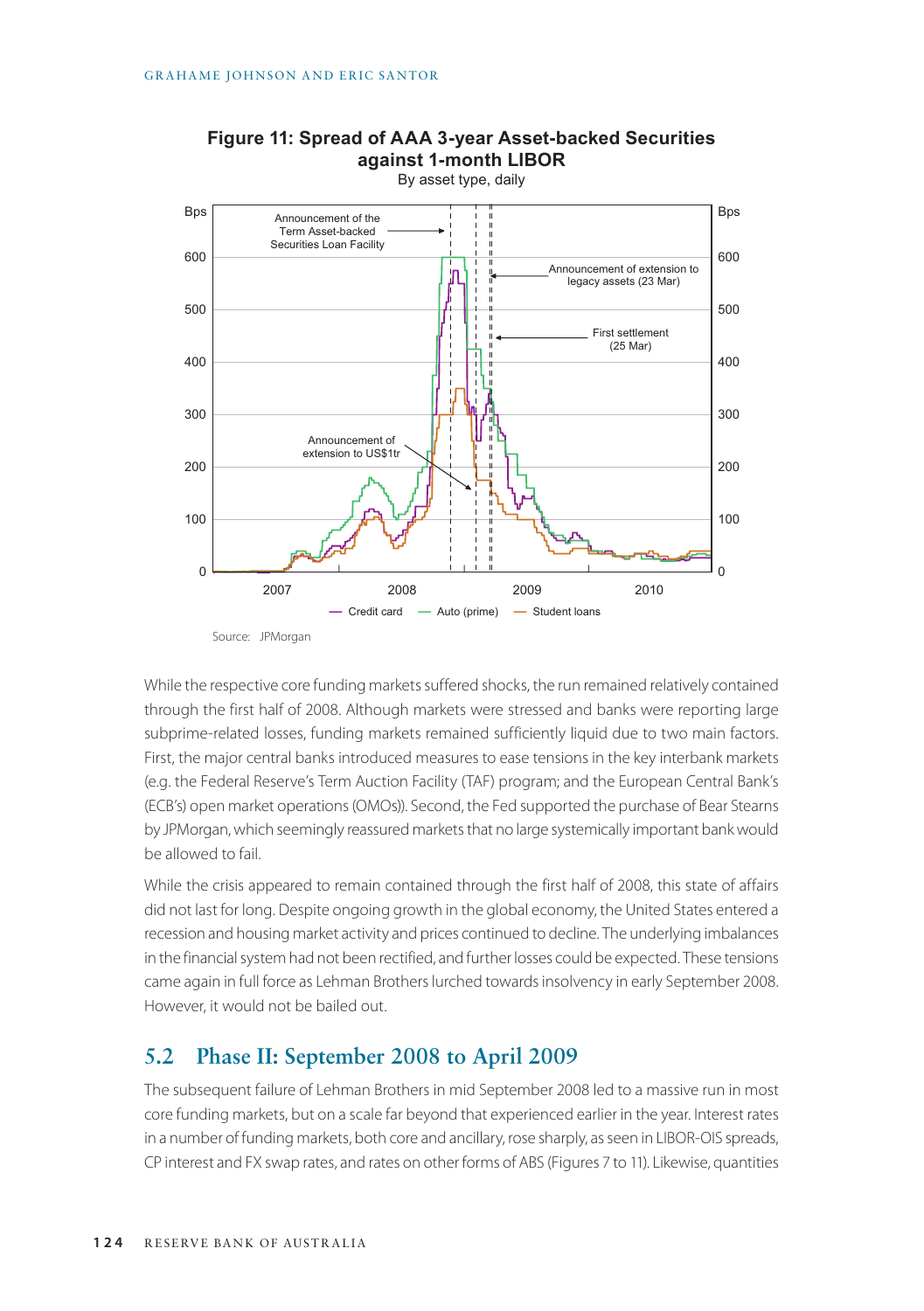#### CENTRAL BANK LIQUIDITY PROVISION AND CORE FUNDING MARKETS

became severely impaired, as many banks were shut out of these markets and resorted to central bank facilities when possible. At the same time, pressures in the US dollar market became acute for many European banks, as evidenced by very sharp moves in both EUR/USD basis swaps and the TED spread.

These stresses and dislocations spread to other markets. Stress in US repo markets deepened, as evidenced by the increase in spreads between agency (and agency mortgage-backed securities) repo rates relative to general collateral (Copeland, Martin and Walker 2011). Likewise, money market mutual funds (MMMFs) started to experience massive outflows after one fund 'broke the buck' (Figure 12). These flows were only staunched in response to interventions by the US Federal Reserve and US Treasury.



**Figure 12: Prime Money Market Mutual Fund Asset Changes**

Note: AMLF denotes Asset-backed Commercial Paper Money Market Mutual Fund Liquidity Facility Source: iMoneyNet

As the financial crisis deepened towards the end of 2008, the real economy also faltered, and sharp declines in activity were registered across most advanced economies as credit dried up and confidence was severely shaken. The inability of the financial system to provide funding for real activity was due to the failure of core funding markets. Subsequently, it was only the concerted actions of policymakers that prevented the Great Recession from becoming something even worse (see Section 6).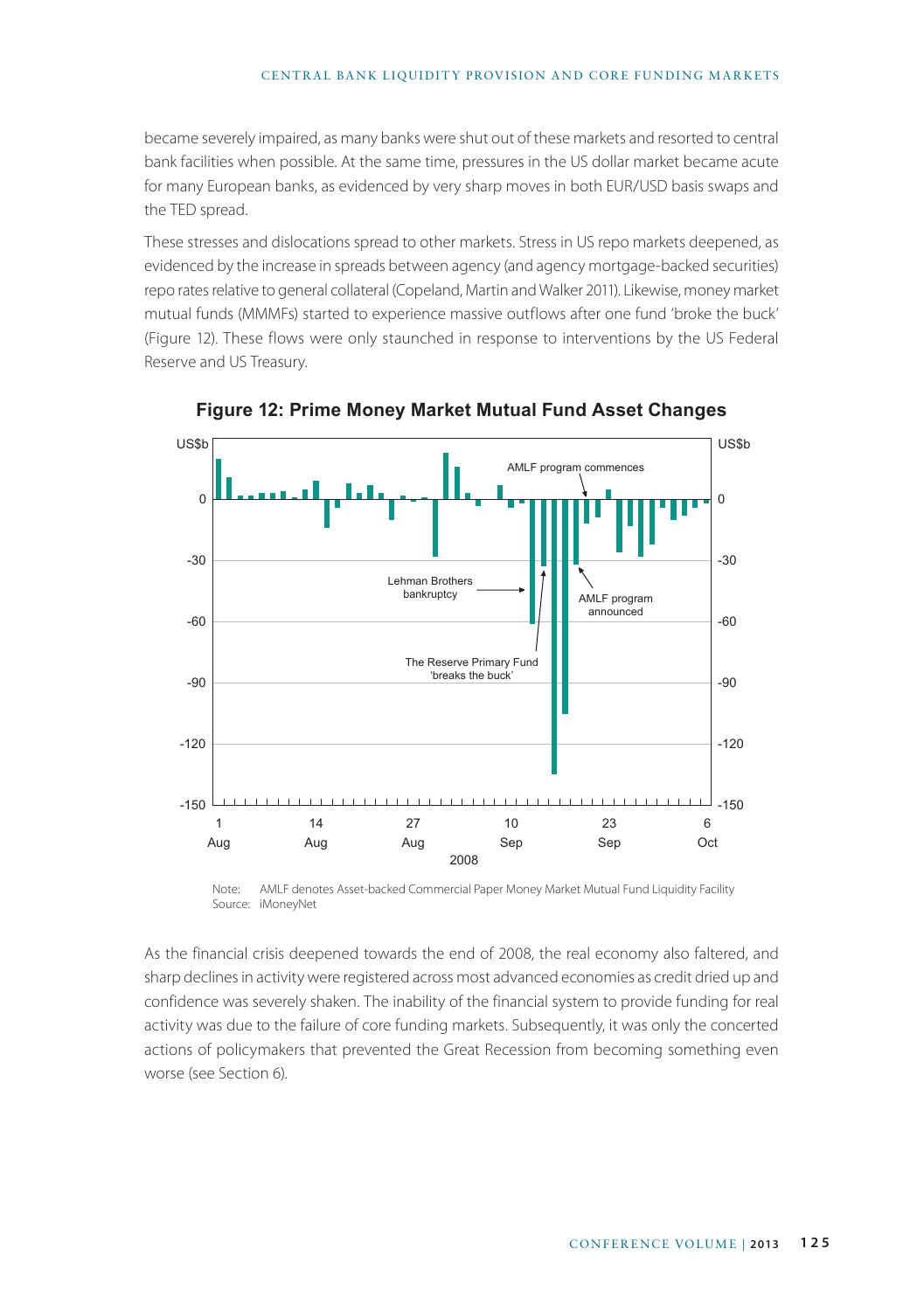# **5.3 Phase III: April 2010 to December 2012**

While European interbank markets were also severely affected, the inherent flexibility of the ECB's OMOs (and related collateral policy) appeared to be successful in mitigating some of the worst aspects of the crisis for European core funding markets. Moreover, since shadow banking was less prevalent in the euro area, the damage to what constituted the 'core funding markets' was less severe. However, the impact of the risks was merely delayed.

In early 2010, revelations that Greece's fiscal position was much worse than reported led to a sharp increase in its bond yields, and contagion to other peripheral bond market spreads as their fiscal positions came into question (Figure 13).



#### **Figure 13: Euro Area Periphery – 10-year Generic Bond Spreads** Percentage point difference to generic German bond yield, daily

Notes: LTRO denotes long-term refinancing operations; due to data limitations, 8-year generic bond is used for Ireland Sources: Bank of Canada; Haver Analytics

This stress in the core funding markets for peripheral sovereigns was reinforced by a concurrent deterioration in funding markets for peripheral banks as counterparty risk concerns emerged (Figure 14).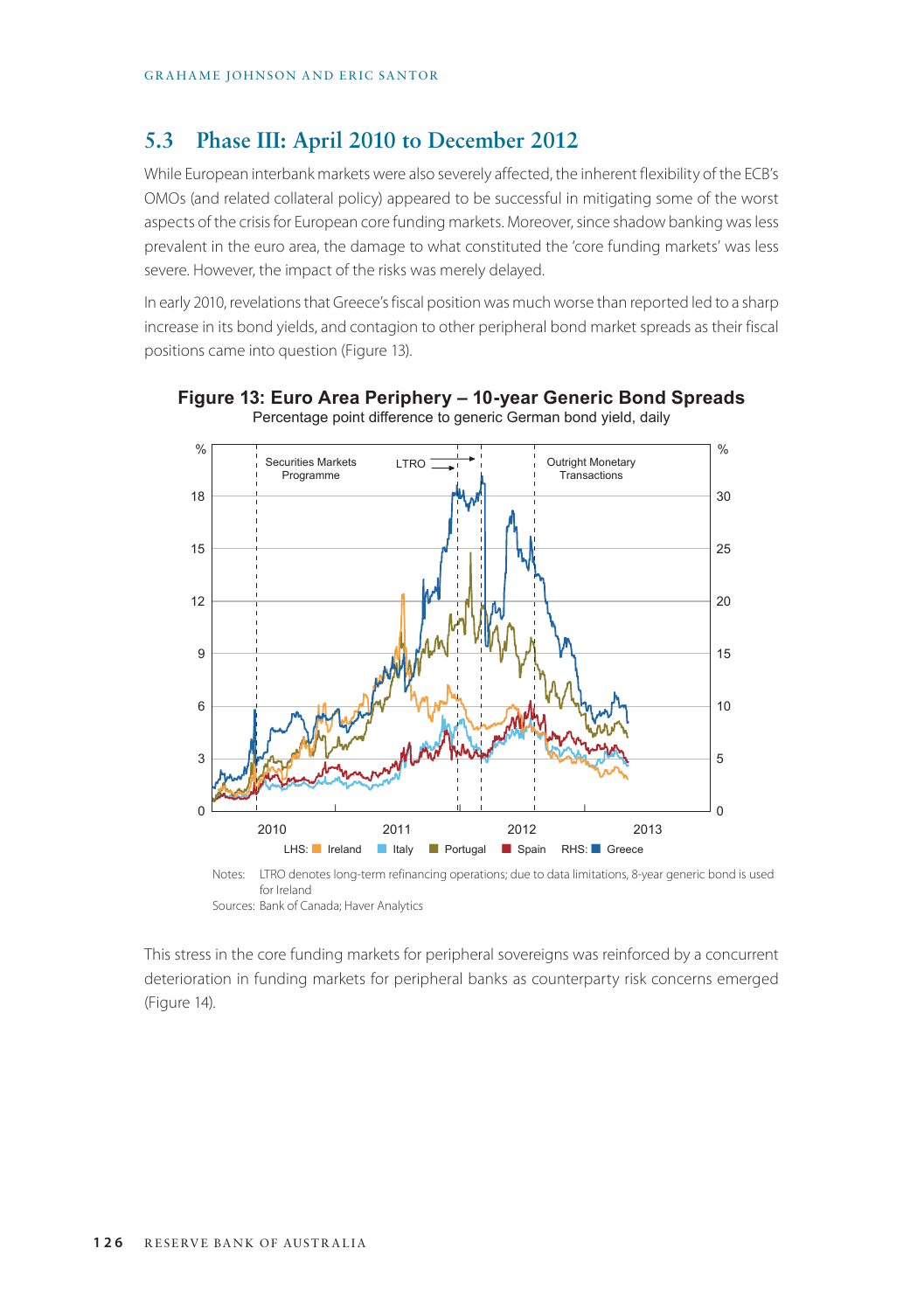

**Figure 14: Bank CDS** Cumulative percentage change since 4 January 2010, daily

A negative feedback loop developed, in which impairment in the banking sector fed concerns about sovereign solvency. But as banks were major holders of sovereign debt, their balance sheets came under pressure. The results were twofold:

- **•** Peripheral sovereigns were either shut out of their own 'core' funding markets and had to turn to the International Monetary Fund (IMF)/European Union (EU) for a program for financing, or were (eventually) implicitly backstopped by the establishment of the European Financial Stability Facility (EFSF)/European Stability Mechanism (ESM) and the ECB's Securities Markets Programme (SMP)/Outright Monetary Transactions (OMT).
- **•** Peripheral banks were effectively shut out of the core unsecured funding market, and instead had to rely heavily on the lending facilities of the ECB, as seen in TARGET2 imbalances (Figure 15).

As funding dried up, credit to the private sector was significantly impaired – this in turn contributed significantly to the recession that began occurring in the euro area in the fourth quarter of 2011. Moreover, the run on core funding markets in the euro area – specifically sovereign and bank funding markets – even sparked concerns about the integrity of the euro area itself, further undermining confidence. While subsequent measures, such as the OMT and progress towards the banking union, have effectively reduced this risk, core funding markets had not yet returned to 'normal'.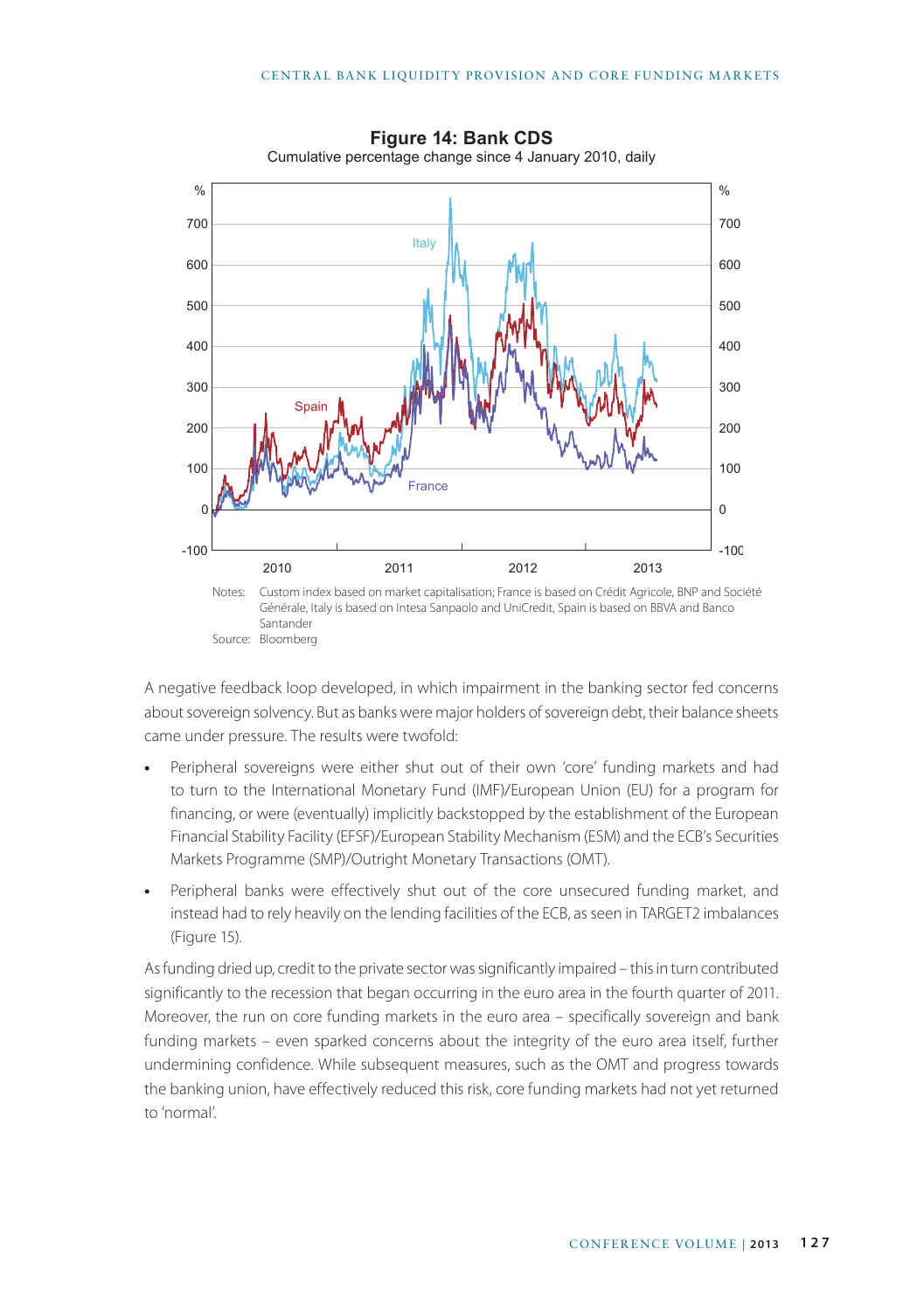

**Figure 15: TARGET2 Balances**

### **6. Central Bank Support of Core Funding Markets**

As discussed above, the recent crisis has clearly shown that financial markets, including those that we would define as core funding markets, are vulnerable to runs. These runs are triggered by large, systemic shocks, and manifest themselves as a severe lack of liquidity in which, at the extreme, markets freeze altogether as participants are unwilling to transact with each other at any price. Simply, the private sector generation of funding liquidity shuts down.

Liquidity shortages can be broken down into three distinct categories (Cecchetti and Disyatat 2010).

- **•** The first is a shortage of central bank liquidity, in which specific institutions find themselves short of central bank reserve balances. This can be due to either a distributional problem within the system or an aggregate shortage of central bank reserves (due to, for example, a sudden increase in demand for central bank money for precautionary purposes). In either case, this liquidity shortage manifests itself through upward pressure in the overnight interest rate, with generally little risk that the dislocation spreads to other markets. This is the most benign type of liquidity shock, and can generally be addressed using standard OMOs.
- **•** The second is an institution-specific shortage of funding liquidity. This is generally associated with idiosyncratic, counterparty-specific solvency concerns. These are best dealt with using institution-specific (as opposed to market-wide) support.
- **•** The third, and most relevant for this paper, is a system-wide shortage of funding liquidity. A shortage of funding liquidity of this nature typically arises from a negative shock to confidence among market participants. Such a shock to confidence is generally due to incomplete or asymmetric information, either with regard to asset valuations or counterparty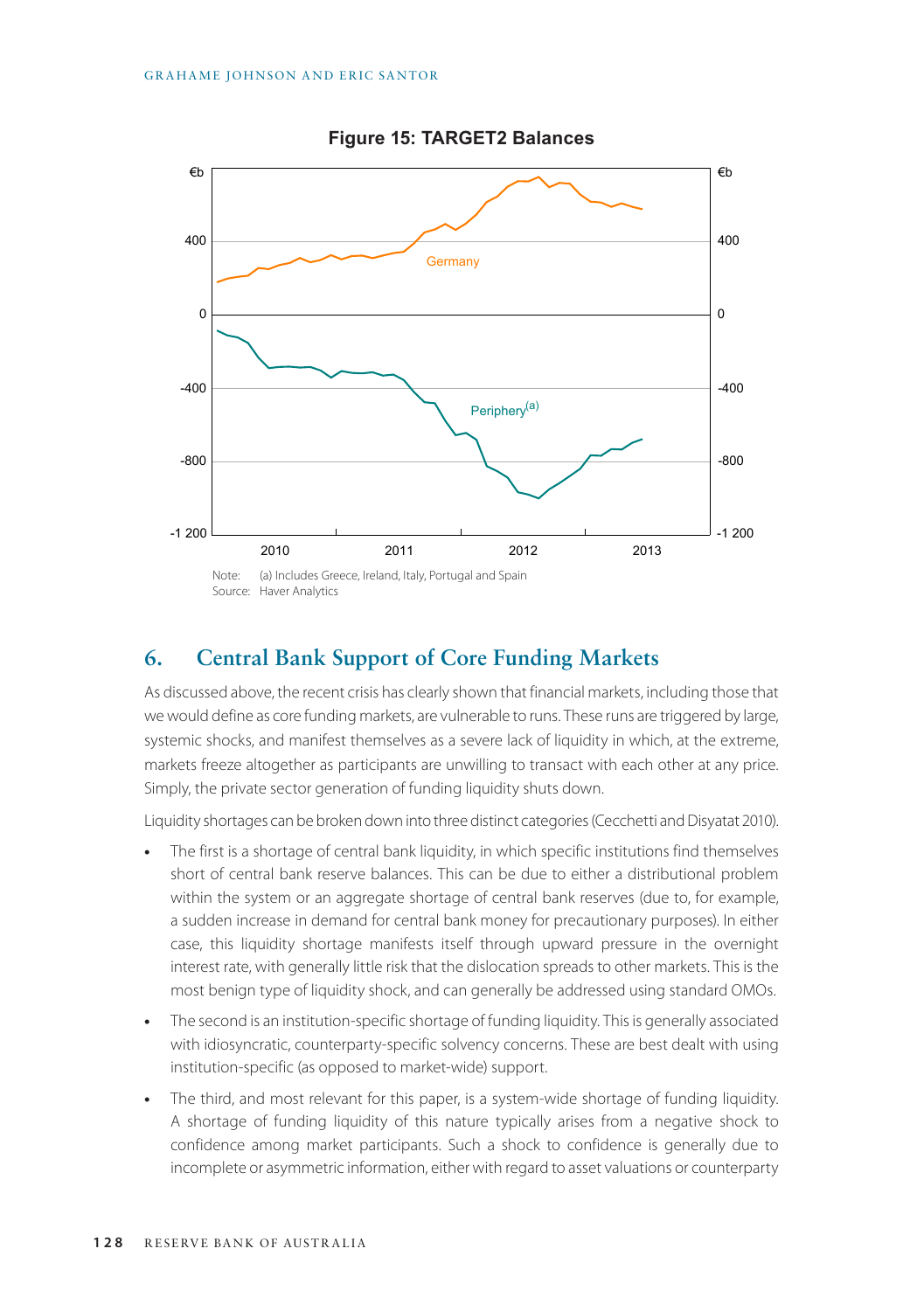creditworthiness. Such uncertainty can lead to a break down across a number of key markets, including those defined as core funding markets. The result is a collapse in the private sector generation of funding liquidity.

It is the third type of liquidity shortage that is the most disruptive to the broader financial system (and, by extension, the real economy). Funding liquidity is critical to the efficient and stable functioning of the financial system as a whole, including the effective transmission of monetary policy. As such, disruptions in core funding markets have material consequences for the real economy. Given central banks' price stability objectives, as well as their responsibilities to support the safety and efficiency of the financial system, they clearly should have an interest in ensuring that these markets function continuously, especially in times of stress. As the ultimate provider of domestic liquidity to their respective financial systems, central banks are uniquely placed to support these markets during times of extreme stress. This means that, when the private generation of funding liquidity shuts down, central banks should be prepared to extend their lender of last resort role to key funding markets, even becoming a 'market-maker of last resort' if required (Carney 2008a).

There are a number of problems that can lead to vulnerabilities in core funding markets, potentially leading to a system-wide funding liquidity shock. The first is incomplete or asymmetric information about counterparty credit risk, asset valuations, or both. The resulting increase in uncertainty often leads to a sharp increase in risk aversion on the part of the private sector participants, a reduced amount of trading activity, and an associated decline in liquidity. The second is weak market infrastructure. Poorly designed or fragile market infrastructure can actually magnify risk when the system is placed under stress. Consider, for example, a highly interconnected OTC derivative network with insufficient margining practices. Stress in one institution can quickly magnify and be transmitted to the entire system. Finally, a weak or inappropriate regulatory regime, including capitalisation levels that are too low, can significantly undermine the stability of core funding markets.

Given the nature of these problems, policies to strengthen and support the private generation of liquidity in core funding markets can take a number of forms.

- **• Improvements in market infrastructure.** These policies can take two main forms. The first is the promotion of sound and robust clearing and settlement processes, including the creation of central counterparties (CCPs) where appropriate. Robust and risk-proofed CCPs can greatly diminish the risk that weakness in one participant in a core market will magnify and transmit to other participants. The second is the creation and support of more standardised and transparent financial instruments. Product standardisation and increased transparency reduces information asymmetry surrounding asset valuations, which should help support liquidity during times of stress.
- **Strengthening the regulatory framework.** Improvements in the current regulatory framework, both for the banking and shadow banking sectors of the economy, can reduce the incentives for inappropriate risk-taking, increase transparency as to the financial strength of counterparties, and ensure that market participants hold a sufficient degree of liquidity. Improvements in accounting standards can ensure that all participants have access to an appropriate level of information on their counterparties, while reducing mechanistic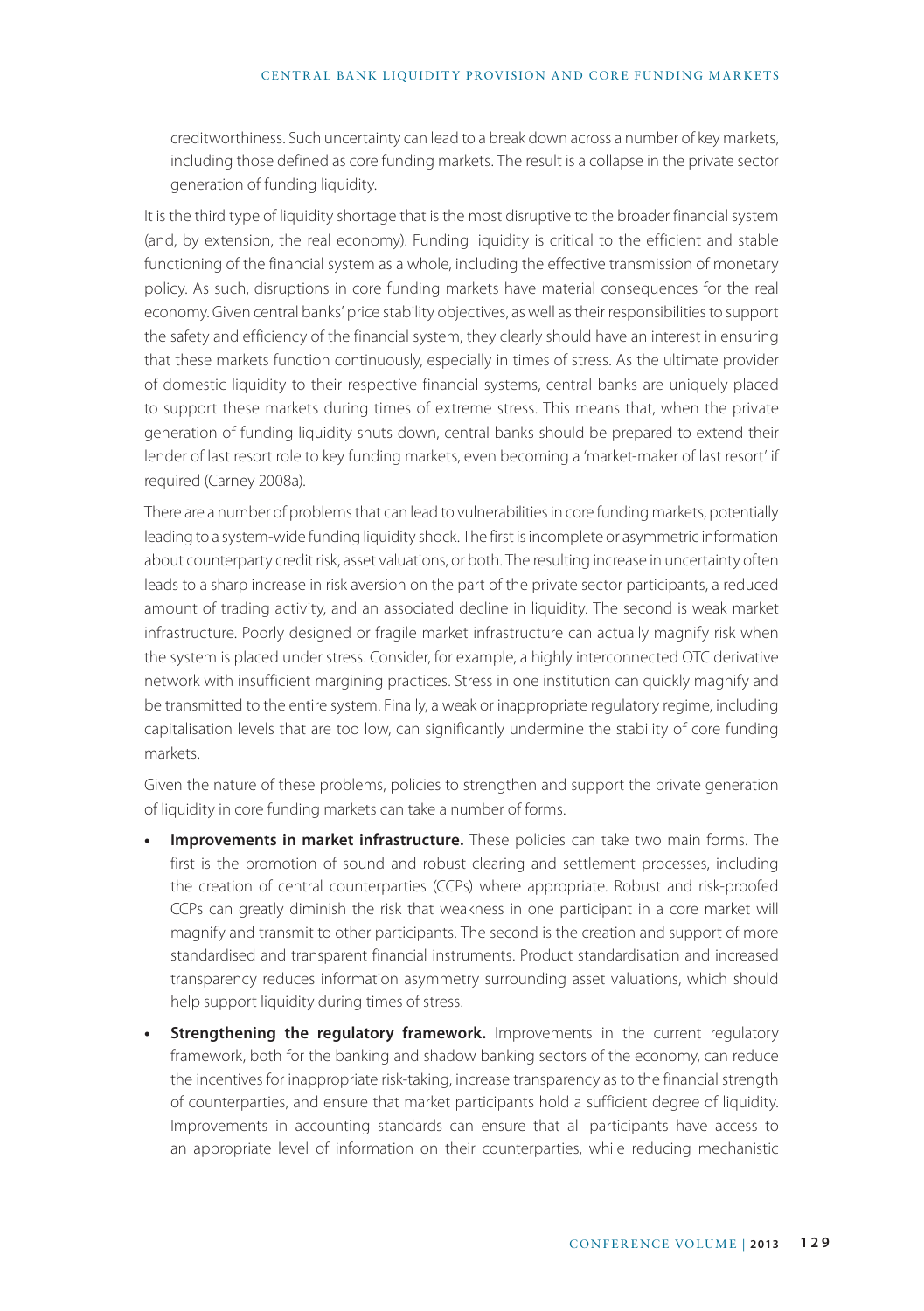#### GRAHAME JOHNSON AND ERIC SANTOR

reliance of credit rating agencies can foster a wider range of analysis and opinions on credit conditions.

**• Increasing the capitalisation of key market participants.** The increased capital charges resulting from the Basel II.5 and Basel III frameworks will result in better capitalised, more stable financial market participants. The associated decline in counterparty risk should have a material impact on reducing counterparty credit concerns and supporting the core funding markets.

These changes, all of which are currently in various stages of implementation, will enhance the resilience of the private generation of liquidity in core funding markets during times of stress. Nonetheless, even upon the successful implementation of all of these structural changes, there still may be times when relying solely on the private sector provision of funding liquidity is insufficient. A large shock to the financial system could still generate an aggregate demand for liquidity that is greater than the capacity of the private financial system to generate endogenously. It is in these circumstances that it would be necessary for a central bank to intervene, supporting those core funding markets that are not functioning properly and ensuring the sufficient provision of system-wide funding liquidity. The nature of this liquidity provision should, however, depend on the nature of the shock that has hit the financial system.

A central bank has three types of tools that it can use to support core funding markets (Cecchetti and Disyatat 2010).

- 1. Direct lending to financial institutions. This approach is appropriate when a single financial institution is facing a liquidity shock. Providing funding support to the institution can prevent an idiosyncratic shock from becoming a systemic one. If the liquidity shock is a shortage of central bank liquidity, this assistance is generally provided through standing facilities (e.g. the Bank of Canada's Standing Liquidity Facility). In the event there is a chronic shortage of funding liquidity for a specific institution, however, this form of central bank support is generally provided by facilities such as Emergency Lending Assistance (Canada) or Emergency Liquidity Assistance (euro area and the United Kingdom). This is one of the traditional lender-of-last-resort roles played by central banks. It focuses on specific institutions rather than markets, and will not be addressed further in this paper.
- **2. Lending or borrowing in the open market.** This type of intervention is conducted through either repo-type operations (pledging of securities for cash) or securities lending (pledging less-liquid securities for more-liquid securities) and can be used to change the distribution of liquidity within the financial system when the private sector allocation of liquidity is no longer efficient. Private sector institutions may exit repo funding markets due to concerns (or lack of information) regarding either the creditworthiness of their counterparties or the valuation of the underlying collateral. Exit can either be complete (refusal to transact with a given counterparty or using a certain type of collateral) or partial (sharp increases in the haircuts applied to collateral values, even for high-quality assets). These types of operations provide liquidity enhancement or liquidity transformation services to the market – the central bank takes liquidity risk on its balance sheet by replacing liquidity-impaired assets in the private sector with unquestionably liquid assets (generally cash or government securities). The central bank is uniquely placed to perform this service in times of stress, as it is the only market participant that cannot face liquidity constraints.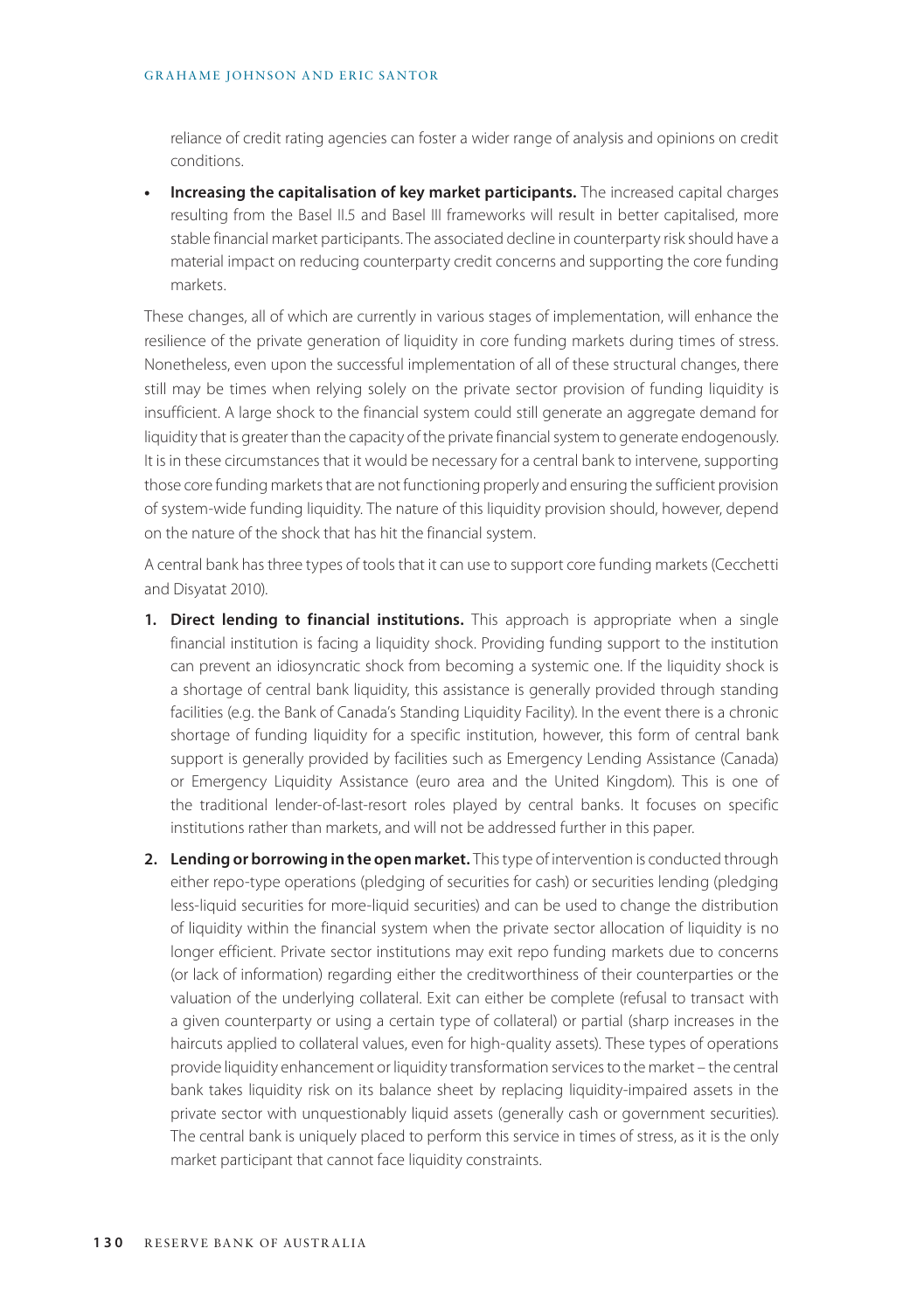**3. Outright purchases and sales of assets.** This type of intervention is used by some central banks as a standard means of implementing monetary policy through adjustments in the aggregate level of liquidity in the market.<sup>4</sup> In the context of this paper, however, we refer to the financial stability purposes in which the central bank may target quasi-permanent liquidity injections in specific markets as a means of encouraging the endogenous generation of liquidity. Operations for these purposes are generally more controversial than lending operations, as they (by design) have a direct impact on market prices. As well, they expose the central bank to a larger amount of risk. While lending/borrowing operations remove liquidity risk from the financial system, outright purchases and sales of assets remove either duration risk, credit risk, or FX risk (depending on the market targeted) from the private sector and place them on the central bank balance sheet.

The implementation of any of these tools raises moral hazard issues. It is likely, however, that such moral hazard concerns are less relevant for systemic liquidity shocks. These shocks represent a market failure that has been prompted by an aggregate liquidity shock that is not likely to be due to the assumption of broad-based government support by institutions or participants. Nevertheless, the market-wide fragilities that made the system vulnerable to such shocks in the first place may have been exacerbated by the failure of individual institutions to build up sufficient liquidity and capital buffers against such an event. This could be, in part, due to expectations of central bank support in times of crisis.

Given this, while central bank support of core funding markets during times of stress is necessary, the interventions should be structured so as to mitigate, as much as possible, the risk of any unintended consequences. The best way to accomplish this is to follow a structured, principled approach to implementation. Towards this end, the Bank of Canada has identified the following five principles that guide our provision of extraordinary liquidity and any interventions in core funding markets (Carney 2008b; Zorn, Wilkins and Engert 2009).

- **1. Target those distortions of system-wide importance.** Interventions, particularly non-standard or exceptional measures, should be focused on system-wide disruptions of core markets. Central bank actions should not be used to mitigate or manage price volatility across non-core markets. As well, a central bank should only attempt to mitigate those market failures that it is best placed to rectify. Specifically, this means that interventions should generally be concentrated on liquidity disruptions, which central banks are best placed to address.
- **2. Intervention should be graduated.** The strength and nature of the intervention should be commensurate with the breadth and magnitude of the disruption. Relatively minor liquidity dislocations can be addressed through the use of standard tools and the addition of liquidity through traditional channels (e.g. the provision of overnight liquidity through regular counterparties). As the severity of the stresses increases, the nature of the intervention should change accordingly. More widespread liquidity problems may warrant a more aggressive response. At the extreme, the breakdown of a core funding market may require direct intervention (market maker of last resort) by the central bank.

<sup>4</sup> These operations typically involve purchases and sales of short-term government securities as a means of adjusting the aggregate level of central bank reserves.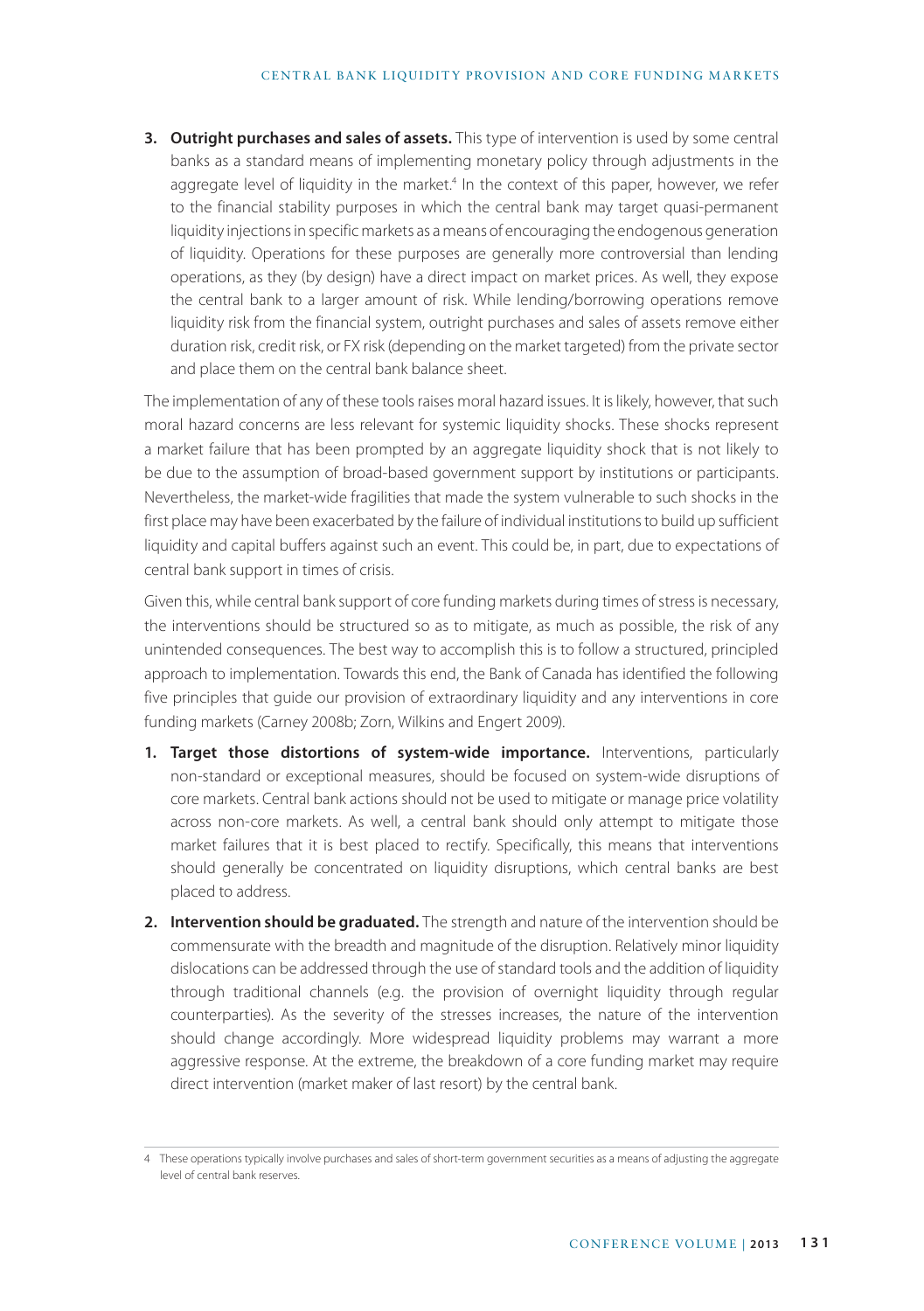- **3. Intervention tools must be well designed.** Intervention programs should be carefully designed to address the specific market failure and focused on the specific core markets where the distortions are observed. For example, for some relatively minor market failures, the simple existence of a central bank backstop at a (slightly) penal rate may be sufficient to restart the endogenous liquidity generation process. If the issue is a shortage of high-quality collateral, on the other hand, the central bank may need to engage directly in collateral transformation operations. Finally, the most severe market disruptions are likely to require direct intervention.
- **4. Minimise unintended market distortions.** By design, central bank interventions in core funding markets are intended to have a price and activity impact. Ideally, the intent is to get better alignment between actual market conditions with the price and activity level that would exist if the private sector generation of liquidity were functioning properly. Interventions should, however, be carefully designed to minimise any unintended effects beyond the initial goal. As a general rule, transactions should, to the extent possible, take place at market-determined prices and conditions. This can usually be facilitated through the use of an auction mechanism to allocate liquidity. In this way, the price of liquidity is determined by market participants and not by the central bank. Competitive auctions have another benefit – the simultaneous and anonymous participation of a wide range of participants in the operation can help minimise any stigma associated with the operation. As well, to the extent possible, facilities should be designed to preserve existing market structures. In many cases, this would mean using the traditional market makers as counterparties.
- **5. Mitigate moral hazard.** Measures beyond those detailed above that could help mitigate the risk of moral hazard include the use of time-limited interventions, appropriate pricing and the promotion of sound supervision of liquidity risk management. The use of time-limited programs helps to ensure that market participants do not permanently change their behaviour. Appropriate pricing of operations can help ensure that central bank interventions have a natural and market-determined end date. While pricing must be cheaper than is available in the market at times of stress, it should be more expensive than market pricing during normal circumstances. In this way, the facilities become self-liquidating. Once market conditions improve, participants will automatically migrate away from the use of the intervention facilities. Sound supervision can help ensure that participants maintain (or build) appropriate liquidity risk management frameworks even in the presence of central bank interventions.

### **7. Case Studies: Three Central Bank Interventions**

The global financial crisis provided a number of examples of central bank support of core funding markets. These operations had a broad range in terms of the markets they focused on, the market failure they were intended to address, their design and ultimate effectiveness. This section will review three operations, from three different central banks, targeting three distinct core funding markets, that were (or are) consistent with the criteria described above and have proven successful in addressing the market failure they were targeted at.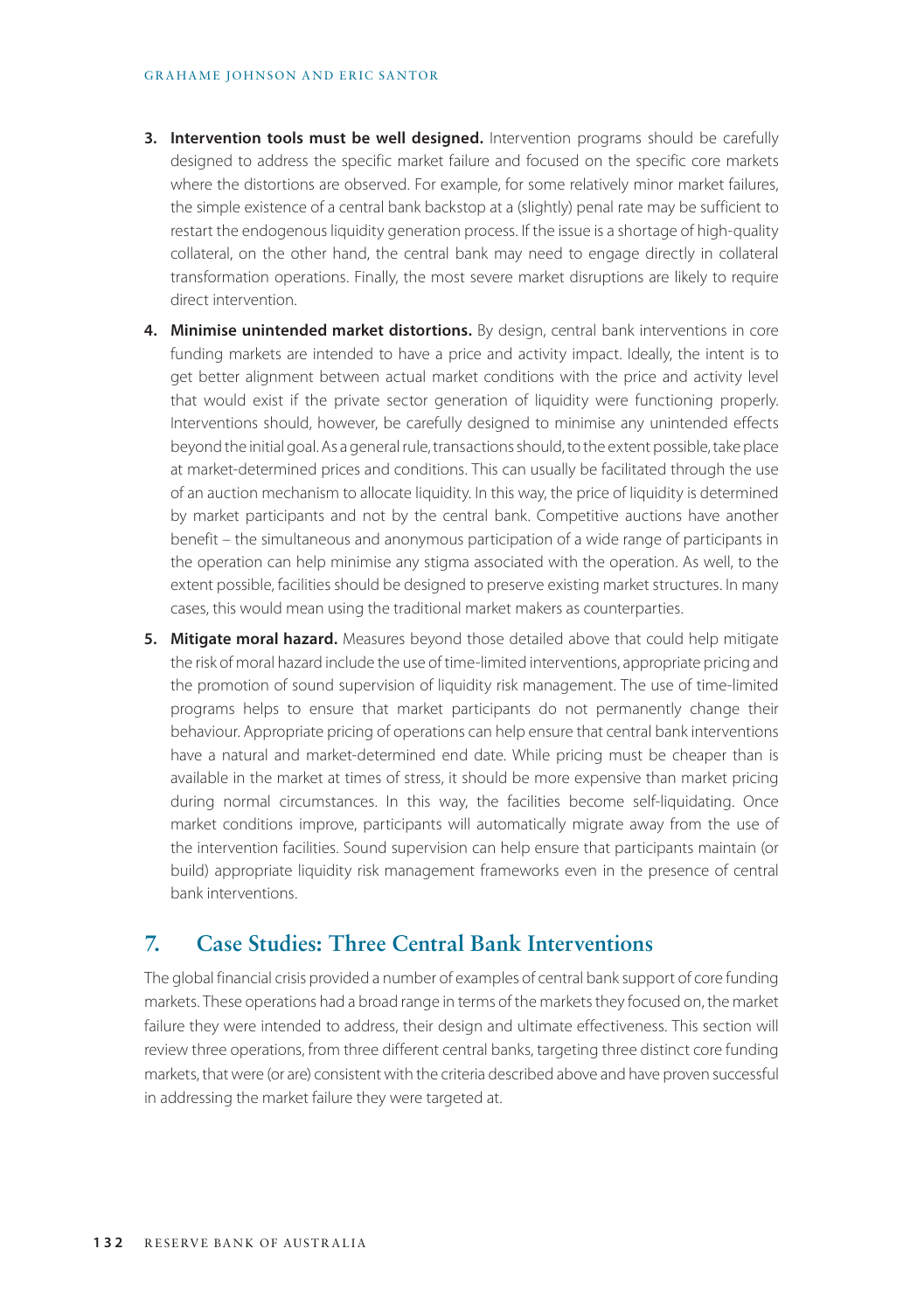# **7.1 Canada: Term purchase and resale agreements**

Driven by a combination of heightened funding pressures in other markets and a freeze in Canada's non-bank ABCP market, stresses in the short-term funding markets for Canadian banks began to mount significantly in the second half of 2007. The growing dislocation in these funding markets was evidenced by sharp increases in the costs of banks' short-term funding relative to the expected path of the overnight rate (as proxied by the CDOR-OIS spread).<sup>5</sup>

The initial widening in the CDOR-OIS spread, which took place in August 2007, was relatively minor, with the 3-month CDOR-OIS spread widened from a historical average of about 7 basis points to over 40 basis points. At that time, the Bank of Canada limited its market interventions to the use of the standard overnight facility (conducting special purchase and resale agreements (PRAs) and adjusting the level of settlement balances). This initially appeared to be sufficient, as bank funding spreads declined through October and November. The situation worsened going into year-end, however, and funding spreads began to widen. To address the renewed pressure, the Bank of Canada announced the term PRA facility, providing longer-term collateralised funding to a select group of market participants.<sup>6</sup>

The initial term PRA operations were relatively modest in size – consisting of two auctions of C\$2 billion each and with maturities of less than one month (Figure 16). The operations were wound down in January 2008, and reinstated in March 2008 when funding pressures re-emerged. From March until May 2008, the Bank of Canada rolled 1-month operations, keeping the amount outstanding at C\$4 billion, and let the facility wind down again by July as conditions improved.

Funding conditions deteriorated very sharply in late 2008, with the 3-month CDOR-OIS spread reaching levels in excess of 120 basis points. Given that Canada had one of the most stable and well-capitalised banking systems in the world at the time, the fact that short-term funding pressures moved so sharply is indicative of the risks of contagion to the core funding markets. The Bank of Canada responded by materially expanding the scope of the term PRA operations. The size of the operations was materially increased (the maximum size reached C\$12 billion), the frequency of operations was increased from biweekly to weekly, the range of eligible counterparties was expanded to include all primary dealers and all members of the domestic payment system, and the range of acceptable collateral was expanded. The outstanding amount of term PRA peaked at C\$37 billion.

As shown in Figure 16, bank funding spreads declined fairly rapidly following this more aggressive implementation of the term PRA program. While care should be taken in attributing all of this improvement to the Bank of Canada's interventions, there is convincing evidence that term PRA announcements had both transitory and persistent effects on reducing the liquidity premium in bank funding costs (Enenajor, Sebastian and Witmer 2010).

<sup>5</sup> CDOR stands for the Canadian Dealer Offered Rate and is the rate at which dealers will purchase BAs issued in the primary market. It can be seen as largely analogous to the LIBOR rate. OIS stands for the overnight indexed swap.

<sup>6</sup> The term PRA operations were conducted exclusively with primary dealers for Government of Canada securities.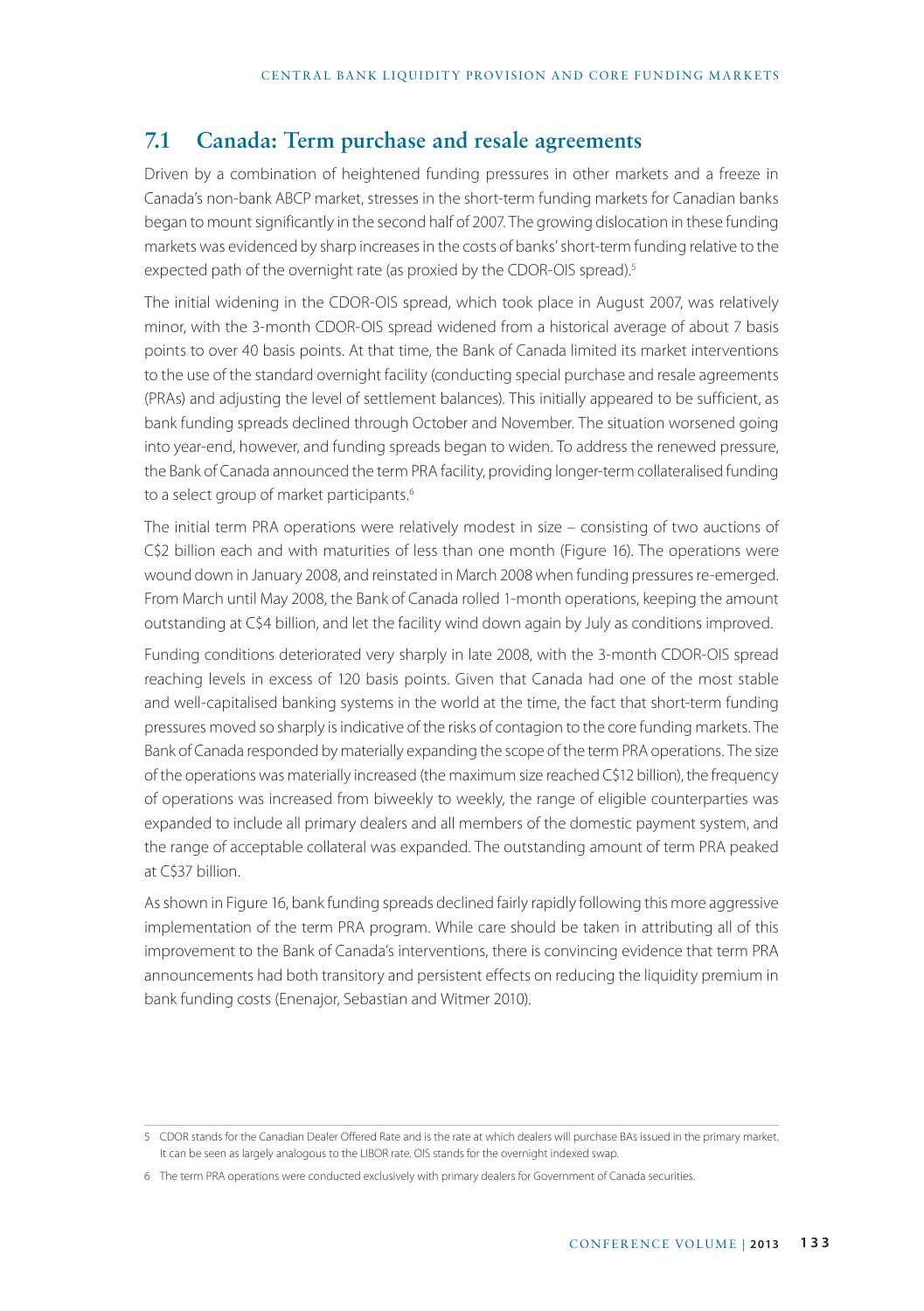

#### **Figure 16: Term PRA Outstanding** Daily

The design and implementation of the term PRA facility over this period is judged, therefore, to have been a success. It is consistent with the five principles outlined in Section 6. It was designed to target distortions of system-wide importance (a sharp and broad-based increase in bank funding costs). Its implementation was graduated, becoming larger and more aggressive as the circumstances warranted. The interventions were also targeted directly at bank funding conditions, with minimal impact on other markets. Market distortions were minimised through the use of a competitive auction process for pricing – the allotment yield was determined by how aggressively the participating institutions bid. The Bank of Canada, therefore, was a price taker, not a price setter. Finally, steps were taken to mitigate the risk of moral hazard. As conditions improved, the Bank of Canada gradually reduced the size, term and frequency of the operations, halting operations on 12 April 2010.<sup>7</sup>

# **7.2 Central bank foreign exchange (FX) swap lines**

A FX swap is the simultaneous purchase and sale of identical amounts of currency with two different value dates (a spot and forward transaction). For large banks with significant foreign currency assets, this market provides a critical means of accessing foreign currency funding. The *basis* represents the cost difference between borrowing in the domestic currency or using a

<sup>7</sup> In early 2009, term PRAs began to be used as a monetary policy tool as well as a liquidity facility. Specifically, on 21 April 2009 the Bank of Canada lowered the target for the overnight rate to the effective lower bound (25 basis points) and made a commitment to keeping the overnight rate at this level until the second quarter of 2010, conditional on the outlook for inflation. To reinforce this commitment, the Bank of Canada conducted 6- and 12-month term PRAs with minimum and maximum bid rates set to the target (25 basis points) and the bank rate (50 basis points), respectively.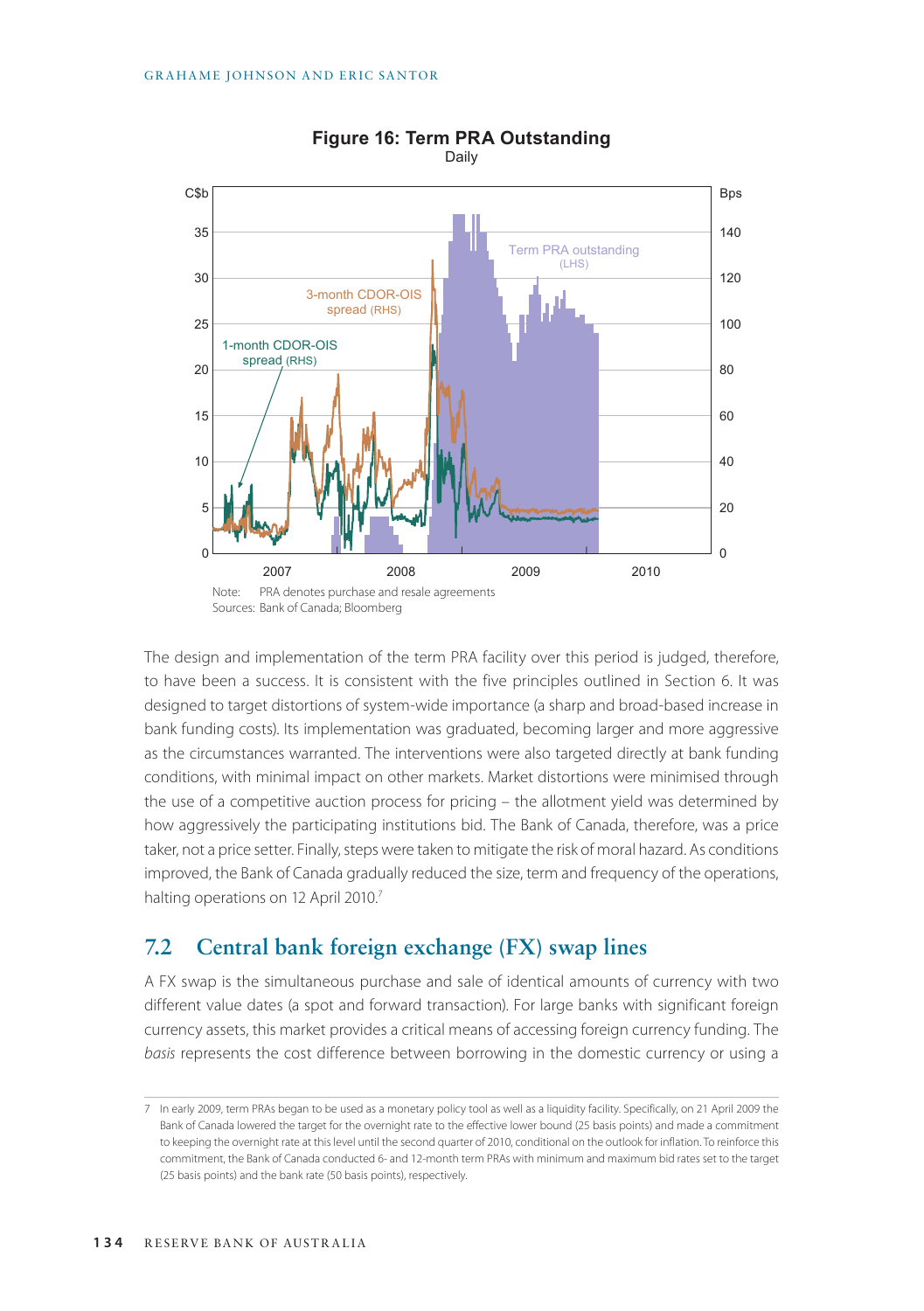combination of borrowing in the foreign currency and using spot and FX forward transactions. Arbitrage should generally ensure that the basis stays relatively close to zero.

Prior to the crisis, a number of foreign banks (particularly European institutions) had built up large US dollar-denominated asset positions. While the funding of these positions came from a range of sources, the FX swap market represented one of the largest. As the crisis worsened, however, many of these banks began to have severe difficulties accessing the FX swap market. By late 2008, for example, the 3-month EUR/USD implied basis hit levels of approximately 300 basis points. This means that a European institution that could borrow at 3-month Euribor had to pay LIBOR plus 300 basis points to transform that into US dollar funding. Similar stresses were evident across other currency pairs (including JPY/USD and GBP/USD). For institutions with large amounts of US dollar assets that needed funding, this represented an extremely severe funding problem. To address this issue, the US Federal Reserve and a number of other central banks instituted central bank swap lines, whereby the Federal Reserve made US dollars available to other central banks (swapped in exchange for the participating central bank's domestic currency). The participating central banks, in turn, made the US dollars available to their domestic institutions that were facing US dollar funding shortages.

Usage of the central bank swap facilities peaked at almost US\$600 billion (or roughly 25 per cent of the size of the Federal Reserve's balance sheet) in late 2008 and early 2009 before falling to zero in early 2010. Usage of the facility picked up again in late 2011 following the escalation of the European sovereign debt crisis. Evidence suggests that these reciprocal swap lines were successful in alleviating funding pressures in the FX market. Take-up by foreign institutions was very large and the announcement (and execution) of swap operations was associated with improved conditions in those markets. Empirical research generally supports this view (see, for example, Baba and Packer (2009) and Coffey *et al* (2009)).

Similar to the Bank of Canada's term PRA program, the design and implementation of the FX swap facilities can be viewed as a successful program to support a core funding market. It targeted distortions of system-wide importance. The program was graduated, starting off relatively small before expanding. The interventions were targeted; they focused exclusively on providing short-term US dollar funding (in exchange for foreign currency) to institutions that required it. Market distortions were minimised through a combination of the pricing mechanism (the swaps were priced below the rates that prevailed during stressed conditions, but well above normal market conditions) and the auction mechanisms that were used to allot the US dollars. Finally, the program was structured to minimise moral hazard. By being priced at a penalty rate relative to normal market conditions, the programs were self-liquidating. When conditions improved, the level of participation fell.

# **7.3 Outright Monetary Transactions (OMT) program**

As the sovereign debt crisis in Europe escalated over the period of early 2010 to July 2012, a number of European sovereigns progressively lost market access. Greece effectively lost access to market funding in early 2010 and, by May 2010, euro area countries and the IMF agreed to a €110 billion aid package. Following this decision, the EFSF was created by the euro area member states. The EFSF's stated mandate was to safeguard financial stability in Europe by providing financial assistance to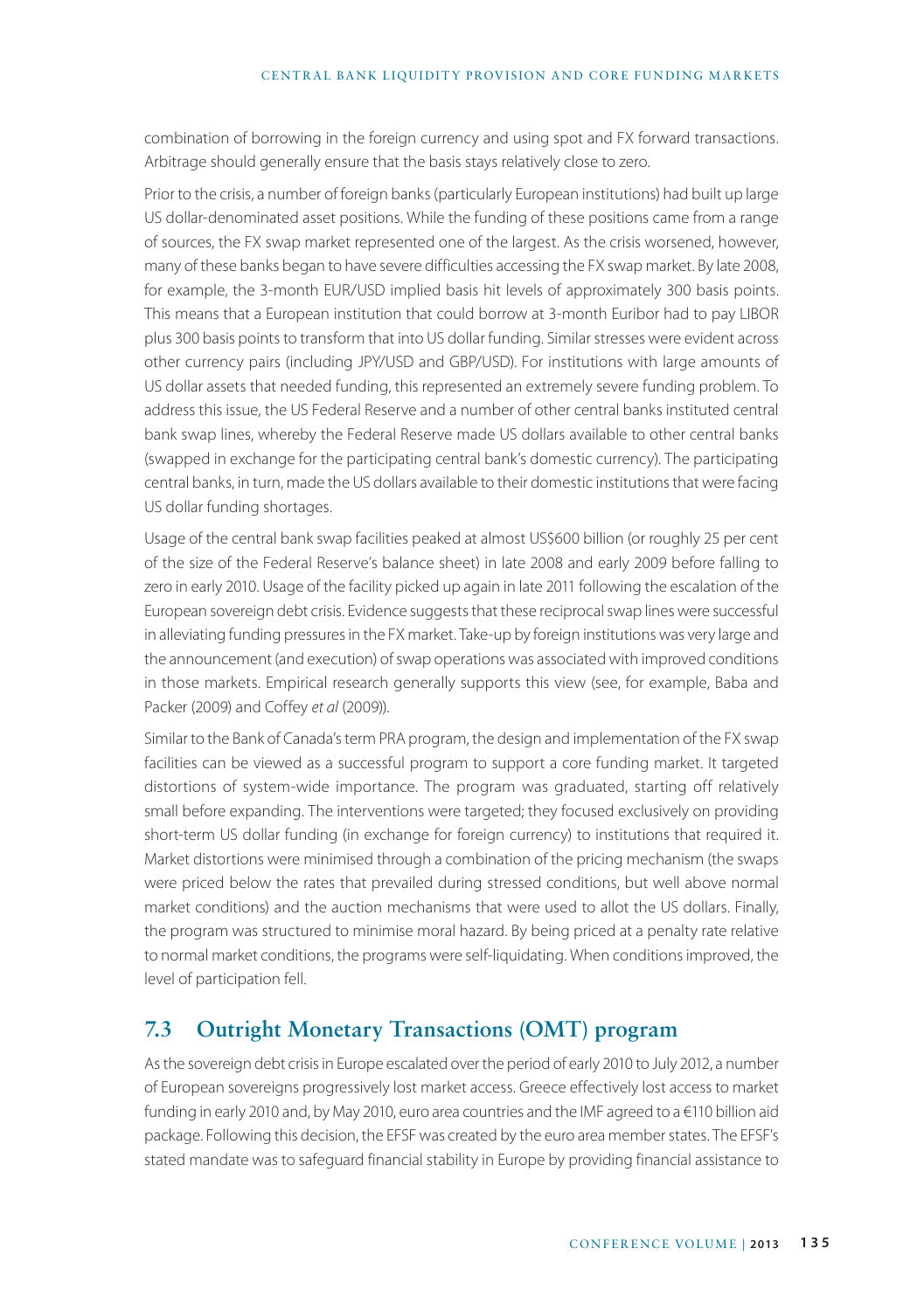#### GRAHAME JOHNSON AND ERIC SANTOR

euro area member states. It was intended to provide a backstop to sovereign funding markets, providing financing to those vulnerable sovereigns who had lost market access under their own name. The EFSF was created as a temporary mechanism, and in December 2010 the European Council took the decision to create a permanent facility, the ESM. The ESM, which came into force in October 2012, serves as a funding backstop for euro area sovereigns. These facilities did not represent central bank support of a core funding market. Rather, they were a fiscal backstop, and their ability to raise and distribute funds is based on sovereign guarantees (EFSF) or paid-in capital (ESM). As such, they are limited in the amount of support they can provide.

Following the Greek package, pressure began to mount on other European sovereigns that were seen to be vulnerable. In November 2010, Ireland effectively lost market access and needed a funding package from the EU/IMF totalling €85 billion. In May 2011, Portugal received a €78 billion funding package. In each of these three cases, the resources of the EFSF (and ESM) were sufficient to guarantee that the sovereign would receive the necessary funding. Of more systemic concern was the potential loss of market access for Italy and/or Spain. As Spanish and Italian yields moved sharply higher in mid and late 2011, concerns that these sovereigns might lose market access escalated. The size of these sovereign bond markets meant that support from the EFSF/ESM would be insufficient. Only a central bank could provide sufficient support to guarantee funding access. This raised fears about a euro area exit and led to an increasing systemic risk (or re-denomination risk) component in European sovereign bond yields (Klose and Weigert 2012).<sup>8</sup>

The ECB did act – announcing two 3-year long-term refinancing operations (LTROs) in December 2011. These operations provided participating banks unlimited term financing (against acceptable collateral) and were designed to break the negative feedback loop between weak sovereigns and their banking system. While the LTROs were identified as a 'credit support measure to support bank lending and liquidity' (ECB 2011), there was a strong market expectation that they were also intended to help stabilise sovereign debt markets, particularly for Spain and Italy. In this regard, there was some initial success – there was a sharp initial decline in the yields on Spanish and Italian debt (by roughly 150 to 200 basis points). The effect was relatively short-lived, however. While LTROs offered banks funding certainty, which was a desirable outcome in its own right, *the design was not appropriate to serve as a direct backstop to sovereign funding markets*. The intervention tool was not designed to specifically and directly target the core market failure (a sovereign loss of market access), and did not minimise market distortions (Mullineux 2012). Rather than break the negative feedback loop between the sovereign and the banking system, it strengthened it by encouraging banks to access the LTRO and use the proceeds to purchase sovereign debt. Finally, there were moral hazard concerns in the sense that the program had no real conditionality; it provided funding to banks (and, indirectly, sovereigns) with no incentive for behavioural change.

Consequently, the improvement in sovereign funding conditions was short-lived. A number of European sovereigns (Spain and Italy in particular) saw their yields begin to move sharply higher once again. Fears grew that both Spain and Italy would require some sort of funding assistance.

The ECB response to these renewed stresses was the OMT. While not specifically identified, the notion of direct ECB support for sovereign funding markets was raised in a speech by Mario Draghi in 2012 (see Draghi (2012)). Specifically, Draghi said that

<sup>8</sup> For an example of the increasing market concerns about redenomination, see Cameron (2012).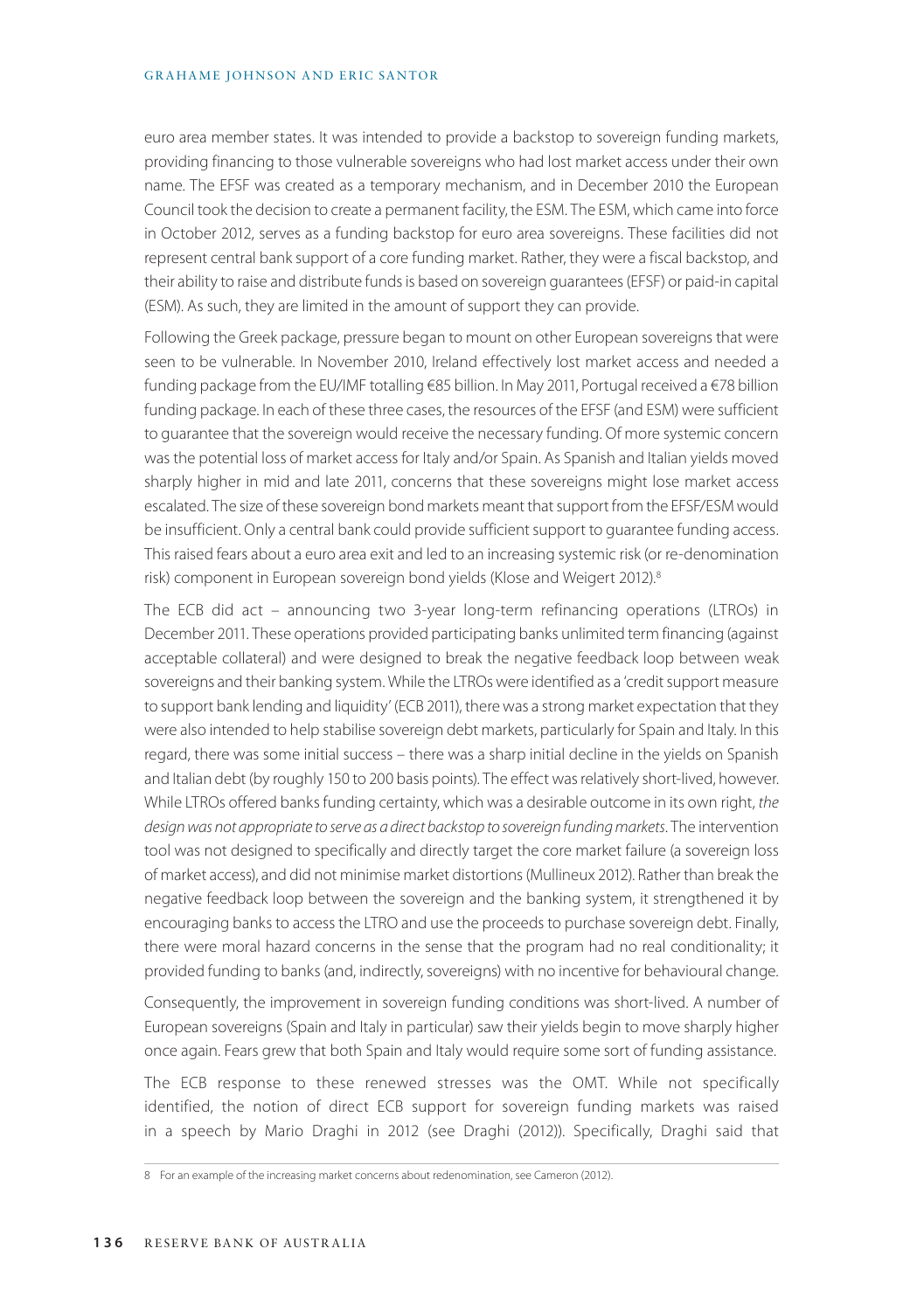#### CENTRAL BANK LIQUIDITY PROVISION AND CORE FUNDING MARKETS

'[w]ithin our mandate, the ECB is ready to do whatever it takes to preserve the euro. And believe me, it will be enough'. While not providing specific details about the nature of the program, financial markets broadly interpreted this as a commitment that the ECB would support sovereign funding liquidity. The existence of a conditional ECB backstop was again raised at the 2 August 2012 ECB press conference and additional detail (including the name) around the OMT was provided in September 2012.

The impact of the OMT was significant. European sovereign bond yields began to fall immediately following the July speech. The outright level of yields, however, can be influenced by a variety of factors. More indicative of the success of the OMT was the decline in dispersion of government bond yields across euro area sovereigns (see Figures 17 and 18). This supports the hypothesis that country-level idiosyncratic risks (the 're-denomination risk' of exiting the euro area) began to play less of a role, while a common 'euro area' interest rate factor became relatively more important.



**Figure 17: Dispersion of 2-year European Sovereign Bond Yields** Daily

Note: Shows the root mean squared error of the bond yields on individual European sovereign bonds compared with a GDP-weighted average euro bond yield Sources: Bank of Canada; Bloomberg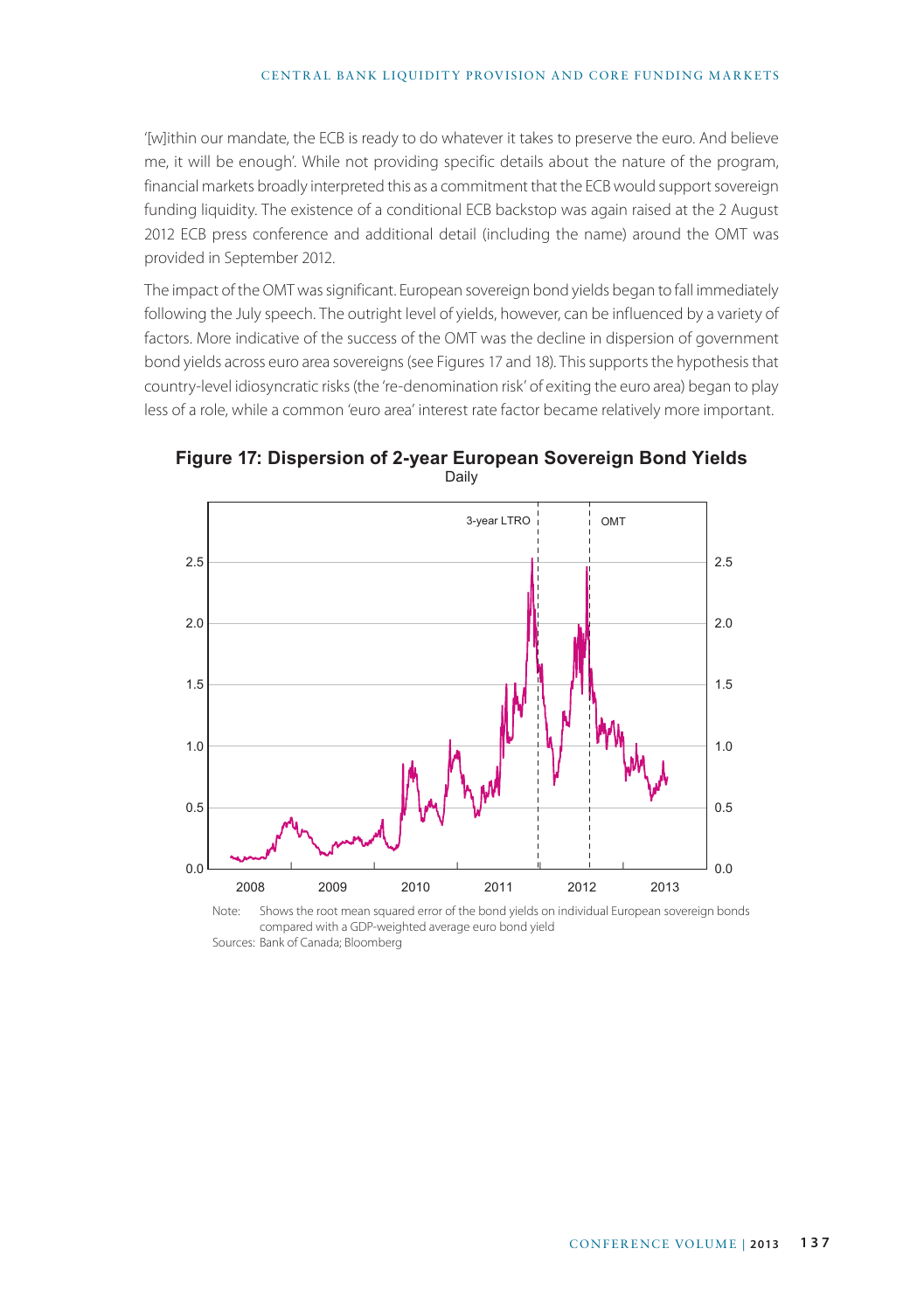Sources: Bank of Canada; Bloomberg



**Figure 18: Dispersion of 10-year European Sovereign Bond Yields** Daily

The OMT, while never actually having been activated, appears to have been successful at supporting euro area sovereigns' access to funding. As with the other programs reviewed, it is consistent with the five criteria discussed in this paper. It specifically targets a distortion of system-wide importance – sovereign funding markets. The intervention was graduated in the sense that the OMT followed a number of other programs (EFSF, ESM, LTROs) that were designed to address a more contained loss of sovereign funding access. Once it became clear that the problem was becoming increasingly widespread across the euro area, the OMT was introduced. The program was also well designed. It targeted the specific market failure directly and was of sufficient magnitude (essentially unlimited) that there was limited risk that the market could perceive the size of the program as insufficient. The OMT minimised unintended market distortions by remaining vague with regard to what it considered success. The objective of the OMT was never to bring the funding costs of all euro area sovereigns to a predetermined level (e.g. a very small spread to Germany), but rather to eliminate the yield premium that was associated with convertibility risk (the risk that the sovereign in question would re-denominate). As such, the market was uncertain as to what level the ECB saw as 'fair value' for a given sovereign (although it was generally assumed the fair value spread was significantly wider than the pre-crisis levels). Finally, the OMT took steps to mitigate moral hazard. Specifically, a necessary condition for an OMT intervention is the strict conditionality associated with an EFSF/ESM program (or a precautionary conditioned credit line). The presence of these conditions makes accessing the OMT a relatively unattractive option for a sovereign.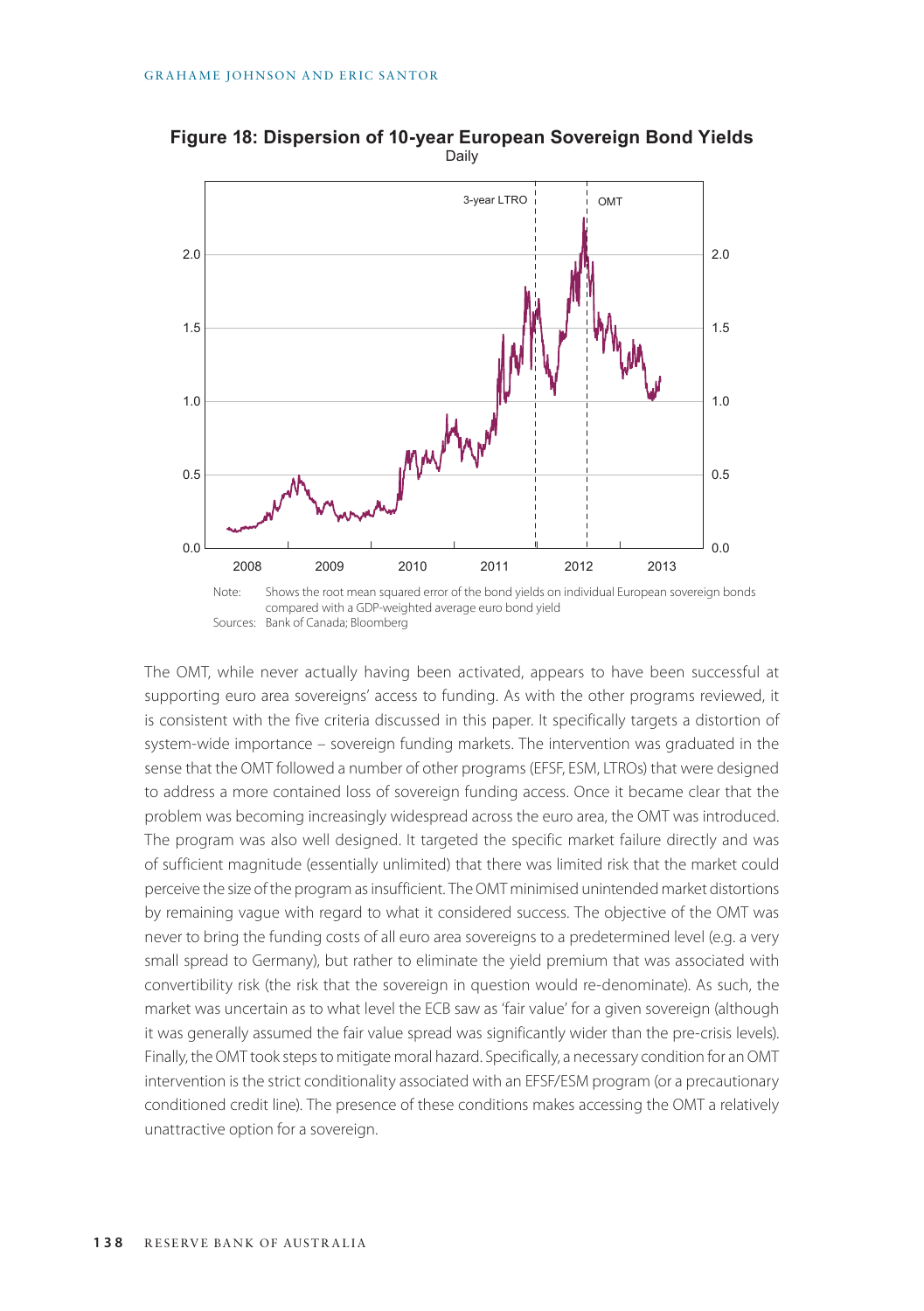# **8. Conclusion**

The preconditions for the global financial crisis and the subsequent global recession were established through the combination of a widespread increase in leverage, the ongoing growth in cross-border financing, and excessive risk-taking in an environment of inadequate regulation and supervision. The trigger was, however, a sharp decline in the value of US subprime mortgages and the associated securitised assets that held them. This led to a system-wide liquidity shock that spread to a range of funding markets. Funding liquidity vanished as a range of financial markets froze and it was only the timely and aggressive actions of authorities, including central banks, that prevented the near-total collapse of the financial system.

While the propagation of such a massive liquidity shock to the broad financial system would have significant effects on the real economy, there is a subset of funding markets that lie at the centre of the financial system and for which such a shock could have catastrophic consequences. These core funding markets are critical to the generation of liquidity within the financial system. The Bank of Canada has identified five such markets – sovereign debt, the repo market, securities lending, unsecured short-term bank debt and foreign exchange. These markets have no substitutes and, as such, they need to be continuously open.

A key lesson from the financial crisis is that, while these core funding markets need to be continuously open, they can be subject to runs if hit by a system-wide shock of sufficient magnitude. In these cases, the central bank must be prepared, under the appropriate conditions, to expand its lender-of-last-resort duties to support these markets. This support can come from a wide range of programs, including standing facilities, liquidity backstops, and direct market interventions. While the specific details of the support mechanism are dependent on the particular circumstances, effective central bank support of core funding markets should be targeted, graduated and well designed. The programs should be structured in such a way as to minimise market distortions, mitigate moral hazard and protect taxpayer resources. These principles will help the programs achieve their desired goals and minimise the chances of unintended consequences. There were a number of such programs undertaken by central banks over the crisis, with varying degrees of success. The more successful ones, however, all met the criteria outlined above.

The crisis has clearly shown that, given the growth and importance of market-based financing, central bank support of the core funding markets needs to be permanently available (although not permanently active). Authorities (including central banks), therefore, must take a more system-wide approach to monitoring, assessing and addressing vulnerabilities within the global financial system, both in traditional banking and shadow banking activities. The lender-of-lastresort function needs to be expanded to include support of core funding markets, with the central bank being a 'market maker' of last resort if necessary. The responses in the height of the crisis were by necessity *ad hoc*. Central banks should, however, take advantage of the lessons of the crisis to structure appropriate programs for the future. This entails identifying which markets are core for each jurisdiction, establishing monitoring and assessment capabilities to identify when those markets are under significant stress, and structuring effective support programs that minimise the likelihood of unintended consequences.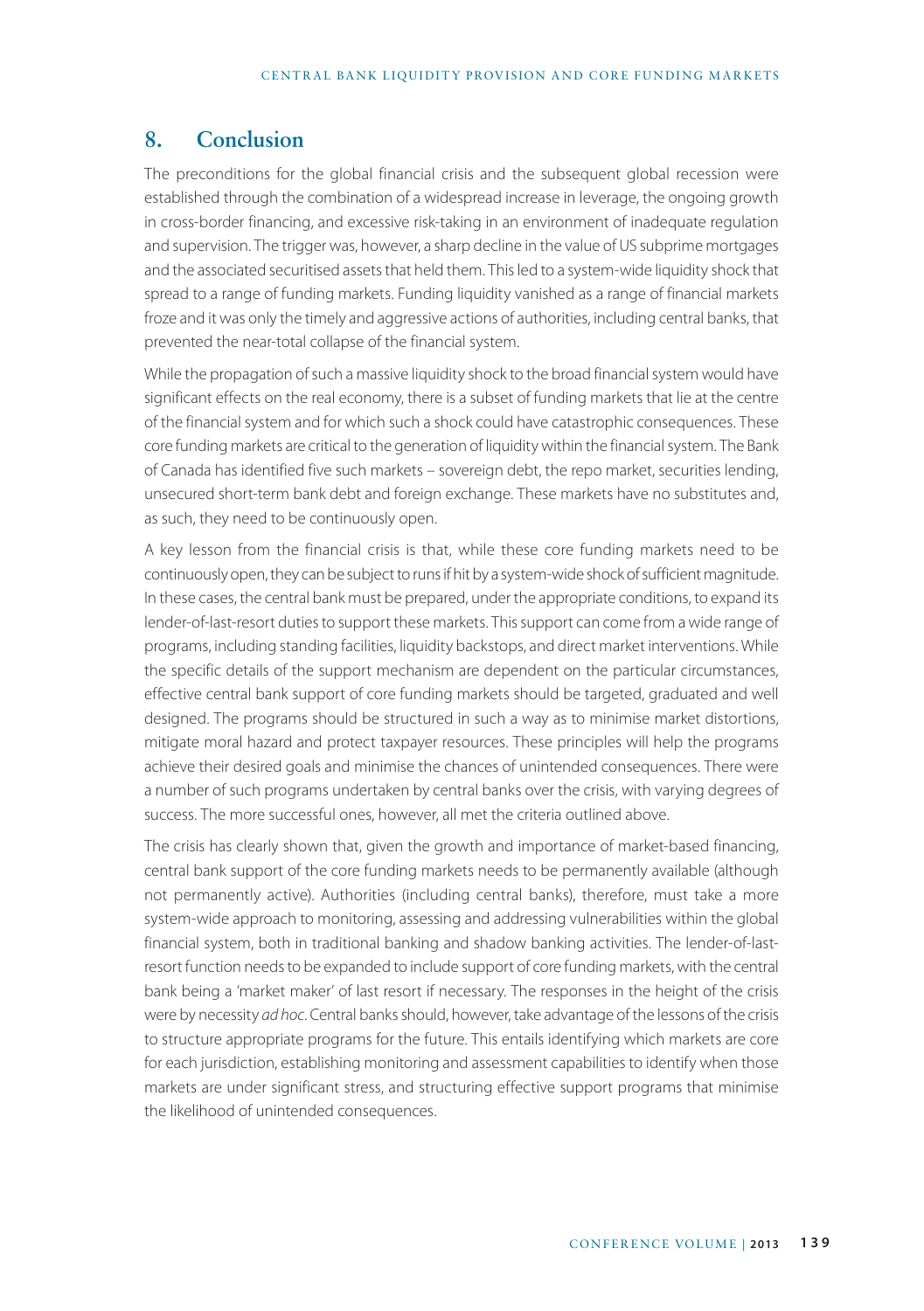# **References**

**Baba N and F Packer (2009),** 'From Turmoil to Crisis: Dislocations in the FX Swap Market Before and After the Failure of Lehman Brothers', BIS Working Paper No 285.

**Bernanke BS (2005),** 'The Global Saving Glut and the U.S. Current Account Deficit', Remarks at the William A Sandridge Lecture at the Virginia Association of Economists 32nd Annual Meeting, Richmond, 10 March.

**Bernanke BS (2011),** 'International Capital Flows and the Returns to Safe Assets in the United States, 2003-2007', Banque de France *Financial Stability Review*, 15, pp 13–26.

**Brunnermeier MK (2009),** 'Deciphering the Liquidity and Credit Crunch 2007-2008', *The Journal of Economic Perspectives*, 23(1), pp 77–100.

**Brunnermeier MK and LH Pederson (2009),** 'Market Liquidity and Funding Liquidity', *The Review of Financial Studies*, 22(6), pp 2201–2238.

**Cameron M (2012),** 'Dealers Tackle Euro Redenomination Risks', Risk online, 6 February. Available at <http://www.risk.net/risk-magazine/feature/2141921/dealers-tackle-euro-redenomination-risks>.

**Carney M (2008a),** 'Building Continuous Markets', Remarks to the Canada-United Kingdom Chamber of Commerce, London, 19 November.

**Carney M (2008b),** 'Principles for Liquid Markets', Remarks to the New York Association for Business Economics, New York, 22 May.

**Carney M (2011),** 'Global Imbalances: The International Monetary System and Financial Stability', Banque de France *Financial Stability Review*, 15, pp 31–38.

**Cecchetti SG and P Disyatat (2010),** 'Central Bank Tools and Liquidity Shortages', Federal Reserve Bank of New York *Economic Policy Review*, 16(1), Special Issue: Central Bank Liquidity Tools and Perspectives on Regulatory Reform, pp 29–42.

**Cecchetti SG, MS Mohanty and F Zampolli (2011),** 'The Real Effects of Debt', BIS Working Paper No 352.

**Coffey N, WB Hrung, H-L Nguyen and A Sarkar (2009),** 'The Global Financial Crisis and Offshore Dollar Markets', Federal Reserve Bank of New York *Current Issues in Economics and Finance*, 15(6), pp 1–7.

**Copeland A, A Martin and M Walker (2011),** 'Repo Runs: Evidence from the Tri-Party Repo Market', Federal Reserve Bank of New York Staff Report 506, rev March 2012.

**Draghi M (2012),** 'Verbatim of the Remarks made by Mario Draghi', Speech given at the Global Investment Conference, London, 26 July.

**ECB (European Central Bank) (2011),** 'ECB Announces Measures to Support Bank Lending and Money Market Activity', Press Release, 8 December.

**Enenajor E, A Sebastian and J Witmer (2010),** 'An Assessment of the Bank of Canada's Term PRA Facility', Bank of Canada Working Paper 2010-20.

Fontaine J-S, J Selody and C Wilkins (2009), 'Improving the Resilience of Core Funding Markets', Bank of Canada *Financial System Review*, December, pp 41–46.

**FSB (Financial Stability Board) (2012),** 'Global Shadow Banking Monitoring Report 2012', 18 November.

**Gorton GB (2009),** 'Information, Liquidity, and the (Ongoing) Panic of 2007', *The American Economic Review*, 99(2), pp 567–572.